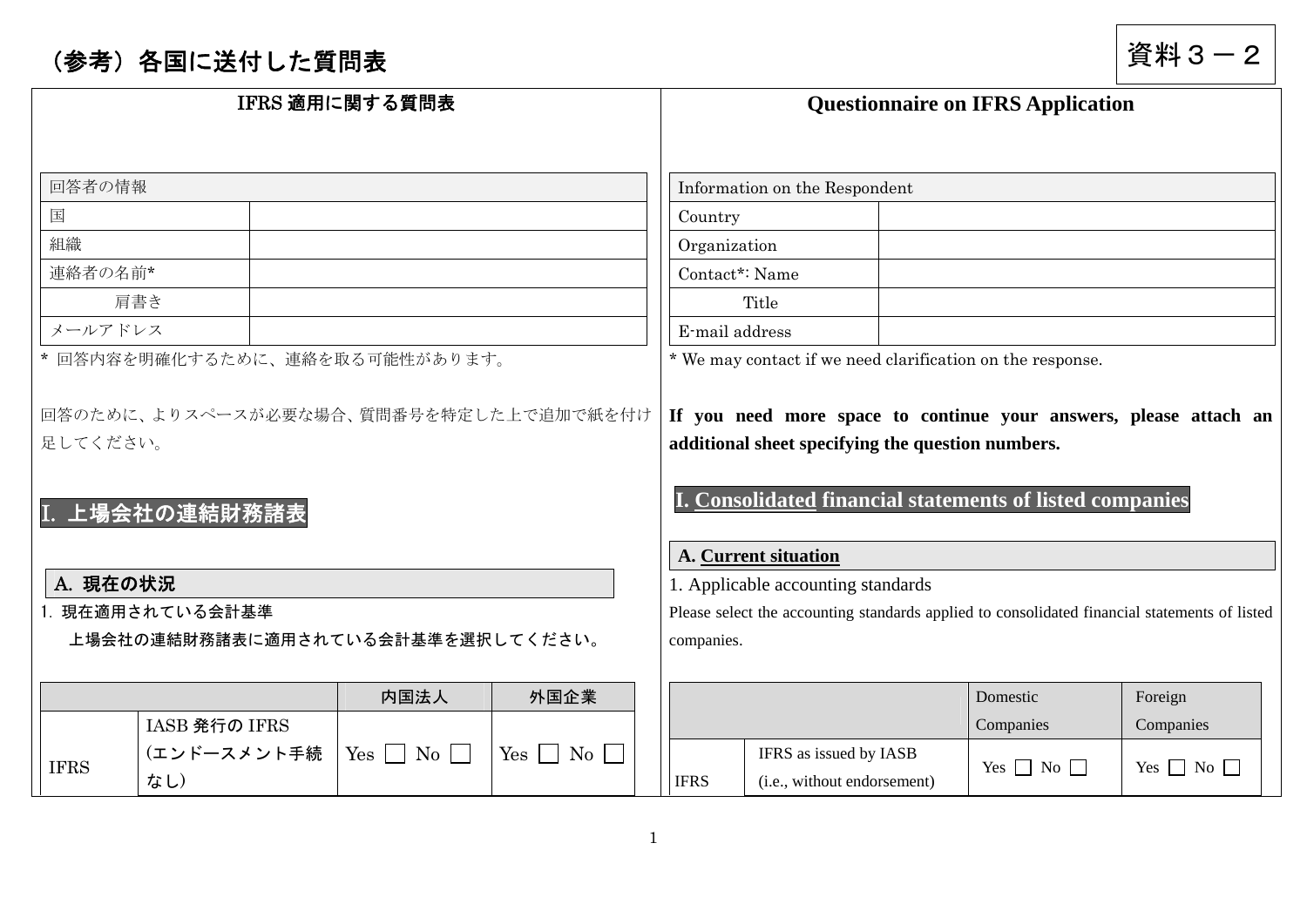|              | 貴管轄で適用されてい                                |                        |                                          |                                                                                             | IFRS as adopted by the                                               |                      |                      |  |  |  |  |
|--------------|-------------------------------------------|------------------------|------------------------------------------|---------------------------------------------------------------------------------------------|----------------------------------------------------------------------|----------------------|----------------------|--|--|--|--|
|              | る IFRS                                    | $Yes \Box No \Box$     | $Yes \nightharpoonup No \nightharpoonup$ |                                                                                             | jurisdiction*                                                        | Yes $\Box$ No $\Box$ | Yes $\Box$ No $\Box$ |  |  |  |  |
|              | (エンドースメント手                                |                        |                                          |                                                                                             | (i.e., with endorsement)                                             |                      |                      |  |  |  |  |
|              | 続あり)                                      |                        |                                          |                                                                                             | Other                                                                | Yes $\Box$ No $\Box$ | Yes $\Box$ No $\Box$ |  |  |  |  |
|              | その他                                       | $Yes \mid No \mid$     | Yes<br>No                                |                                                                                             | Fully converged with IFRS                                            | Yes $\Box$ No $\Box$ | Yes $\Box$ No $\Box$ |  |  |  |  |
|              | IFRS と完全にコンバー<br>ジした基準                    | $Yes \n\Box No \n\Box$ | $Yes \mid \mid No \mid$                  | National<br>$GAAP*$                                                                         | Converged with IFRS with<br>exceptions                               | Yes $\Box$ No $\Box$ | Yes $\Box$ No $\Box$ |  |  |  |  |
| 自国の会         | IFRS とコンバージした                             | $Yes \tNo \t$          | $Yes \tNo \t $                           |                                                                                             | Not converged with IFRS                                              | Yes $\Box$ No $\Box$ | Yes $\Box$ No $\Box$ |  |  |  |  |
| 計基準*         | (除外あり)基準                                  |                        |                                          |                                                                                             | Other                                                                | Yes $\Box$ No $\Box$ | Yes $\Box$ No $\Box$ |  |  |  |  |
|              | IFRS とコンバージして                             | $Yes \tNo \tN$         | $Yes \Box$<br>$\mathrm{No}$              | Other                                                                                       | Other                                                                | Yes $\Box$ No $\Box$ | Yes $\Box$ No $\Box$ |  |  |  |  |
|              | いない基準                                     |                        |                                          | Note: Please describe the detail if further clarification is needed, especially, if "Other" |                                                                      |                      |                      |  |  |  |  |
|              | その他                                       | Yes<br>No              | Yes<br>No                                | is selected.                                                                                |                                                                      |                      |                      |  |  |  |  |
| その他          | その他                                       | Yes<br>$\rm No$        | No<br>Yes                                |                                                                                             |                                                                      |                      |                      |  |  |  |  |
|              | 注記:より明確化する必要がある場合には、特に「その他」を選択した場合に       |                        |                                          |                                                                                             |                                                                      |                      |                      |  |  |  |  |
|              | は、その詳細を記述してください。                          |                        |                                          |                                                                                             |                                                                      |                      |                      |  |  |  |  |
|              |                                           |                        |                                          |                                                                                             |                                                                      |                      |                      |  |  |  |  |
|              |                                           |                        |                                          | * If the jurisdiction has endorsement process to incorporate IFRS into National             |                                                                      |                      |                      |  |  |  |  |
|              |                                           |                        |                                          |                                                                                             | GAAP, please select "IFRS as adopted by the jurisdiction (i.e., with |                      |                      |  |  |  |  |
|              |                                           |                        |                                          |                                                                                             | endorsement)", instead of "National GAAP"                            |                      |                      |  |  |  |  |
|              | *貴管轄で IFRS を自国の会計基準に取り込むエンドースメント手続が存在する場合 |                        |                                          |                                                                                             |                                                                      |                      |                      |  |  |  |  |
|              | は、「自国の会計基準」の代わりに「貴管轄で適用されている IFRS (エンドースメ |                        |                                          |                                                                                             |                                                                      |                      |                      |  |  |  |  |
|              | ント手続あり)」を選択してください。                        |                        |                                          |                                                                                             |                                                                      |                      |                      |  |  |  |  |
|              |                                           |                        |                                          |                                                                                             |                                                                      |                      |                      |  |  |  |  |
| 2. 会計基準の適用方法 |                                           |                        |                                          |                                                                                             | 2. Mandatory/voluntary application of accounting standards           |                      |                      |  |  |  |  |
|              |                                           | 内国法人                   | 外国企業                                     |                                                                                             |                                                                      | Domestic             | Foreign              |  |  |  |  |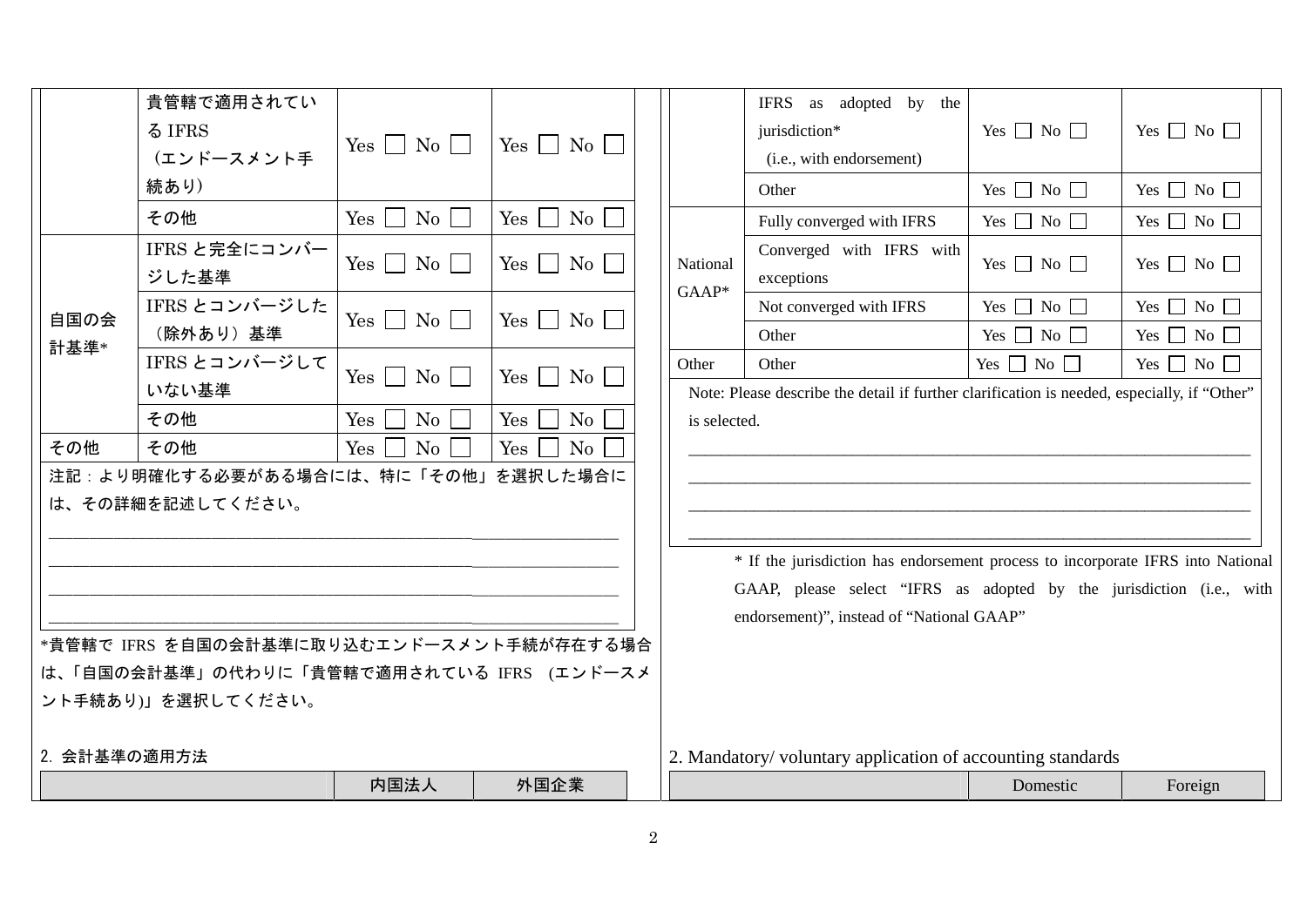| (1) 一つの会計基準を全上場企業   | Yes  <br>$\mathcal{L}_{\mathcal{A}}$<br>No   | Yes<br>$No \ \Box$ |                                               | Companies            | Companies            |
|---------------------|----------------------------------------------|--------------------|-----------------------------------------------|----------------------|----------------------|
| に一律に強制適用していますか?     |                                              |                    | (i) Is one set of accounting standards        |                      |                      |
| (2) 特定の会計基準を一部の上場   |                                              |                    | mandatorily applied to all the listed         | Yes $\Box$ No $\Box$ | $Yes \t No \t$       |
| 企業に部分強制適用していますか?    |                                              |                    | companies?                                    |                      |                      |
| (もし Yes なら、各基準の適用範囲 |                                              |                    | (ii) Is a certain set of accounting standards |                      |                      |
| を説明してください。また、3の質    |                                              |                    | mandatorily applied to specific listed        |                      |                      |
| 問に対しては会計基準ごとに答えて    | Yes  <br>No  <br>$\mathcal{L}^{\mathcal{L}}$ | Yes<br>$No$        | companies which meet defined criteria         |                      |                      |
| ください。)              |                                              |                    | (e.g., listed companies of certain size or    |                      |                      |
|                     |                                              |                    | industries), while other companies apply      |                      |                      |
|                     |                                              |                    | different set of accounting standards?        |                      |                      |
|                     |                                              |                    | (If the answer is "Yes", please specify       | Yes $\Box$ No $\Box$ | Yes $\Box$ No        |
|                     |                                              |                    | the criteria. In addition, please answer      |                      |                      |
| (3) 特定の会計基準を一部の上場   |                                              |                    | the question 3 below for each set of          |                      |                      |
| 企業に任意適用していますか?      |                                              |                    | accounting standards.)                        |                      |                      |
| (もし Yes なら、各基準の適用範囲 |                                              |                    |                                               |                      |                      |
| を説明してください。また、3の質    |                                              |                    |                                               |                      |                      |
| 問に対しては会計基準ごとに答えて    | $Yes \mid \mid$<br>No                        | Yes<br>No          |                                               |                      |                      |
| ください。)              |                                              |                    |                                               |                      |                      |
|                     |                                              |                    | (iii)Is a certain set of accounting standards |                      |                      |
|                     |                                              |                    | voluntarily applied to specific listed        |                      |                      |
|                     |                                              |                    | companies which meet defined criteria         |                      |                      |
|                     |                                              |                    | (e.g., listed companies of certain size or    | Yes $\Box$ No $\Box$ | Yes $\Box$ No $\Box$ |
|                     |                                              |                    | industries), while other companies apply      |                      |                      |
|                     |                                              |                    | different set of accounting standards?        |                      |                      |
|                     |                                              |                    | (If the answer is "Yes", please specify       |                      |                      |
|                     |                                              |                    | the criteria. In addition, please answer      |                      |                      |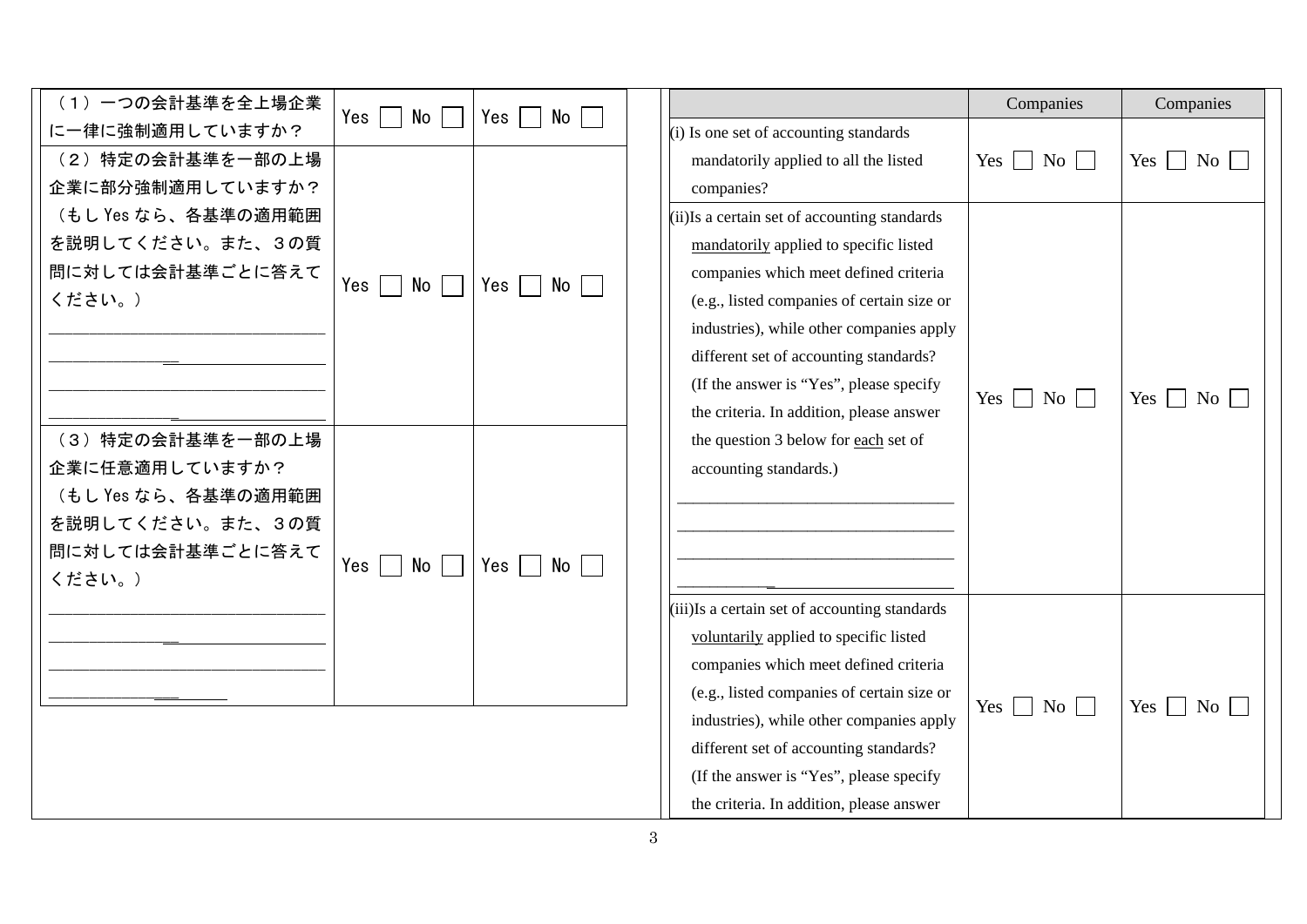| 3. 各会計基準の詳細について                        |          |    |   |
|----------------------------------------|----------|----|---|
| 会計基準 ① (名称:                            |          |    |   |
| (1) 決定時期                               |          | 年  | 月 |
| (2) 初度適用時期                             |          | 年  | 月 |
| (3)A 全基準同一時点適用/B基準ごとに段階適用 /            |          |    |   |
| C その他                                  |          |    |   |
| (規模や業種により適用が異なる場合 C を選び、具体             |          |    |   |
| 的内容)                                   | B  <br>A | C  |   |
|                                        |          |    |   |
|                                        |          |    |   |
|                                        |          |    |   |
|                                        |          |    |   |
| (4) エンドースメント手続きがありますか?                 | Yes      | No |   |
| (5) 採用している会計基準と IFRS as issued by IASB |          |    |   |
| の間に差はありますか? (もし Yes なら、差異の具体           |          |    |   |
| 的な内容)                                  | Yes I    | No |   |
|                                        |          |    |   |
|                                        |          |    |   |
|                                        |          |    |   |

| the question 3 below for each set of |  |
|--------------------------------------|--|
| accounting standards.)               |  |
|                                      |  |
|                                      |  |
|                                      |  |
|                                      |  |

## 3. Detail of each set of accounting standards

| Accounting standards -1 (Name of the accounting standards :     |   |                   |
|-----------------------------------------------------------------|---|-------------------|
| (i) When was the decision made to introduce IFRS or to          |   | Month/Year        |
| converge the national GAAP with IFRS?                           |   | $\mathcal{V}$     |
| (ii) For which fiscal year was this set of accounting standards |   | Fiscal year ended |
| first applied?                                                  |   | Month/Year        |
|                                                                 |   | )/(               |
| (iii) Was the set of accounting standards introduced:           |   |                   |
| A: all at once (big-bang approach)/                             |   |                   |
| B: <u>not</u> all at once (gradual approach) /                  |   |                   |
| $C:$ in other manner                                            |   |                   |
| (If the timing of the first application of the accounting       |   |                   |
| standards deferred depending on the nature of companies         | A | B                 |
| (e.g., companies of certain size or industries), please         |   |                   |
| describe the criteria.)                                         |   |                   |
|                                                                 |   |                   |
|                                                                 |   |                   |
|                                                                 |   |                   |
|                                                                 |   |                   |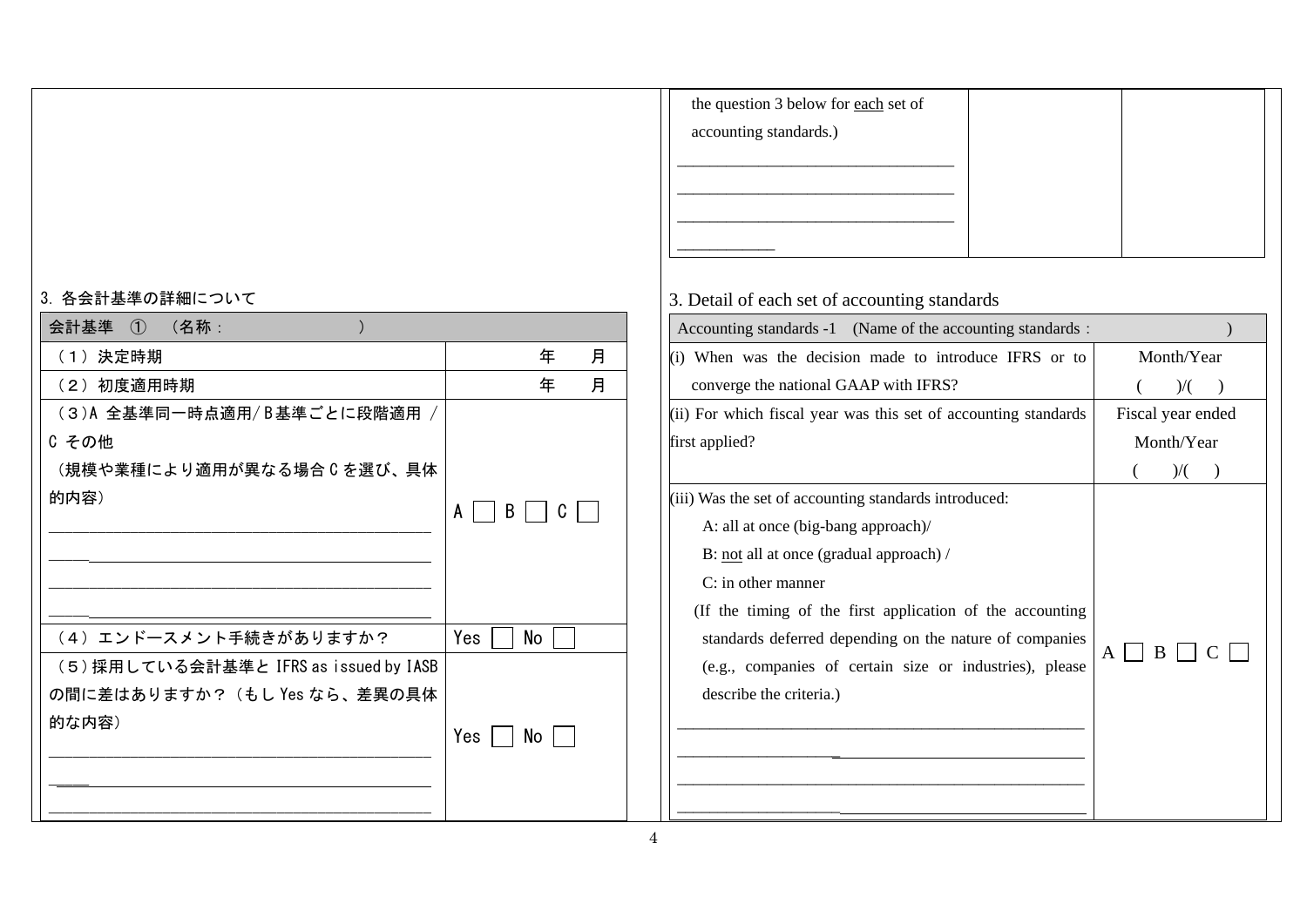|                               |                   | (iv) Does the endorsement mechanism exist?                               | Yes<br>$\overline{N_{0}}$ |
|-------------------------------|-------------------|--------------------------------------------------------------------------|---------------------------|
|                               |                   | Are there any GAAP differences between this set of<br>(v)                |                           |
|                               |                   | accounting standards and IFRS as issued by IASB? If the                  |                           |
|                               |                   | answer is "Yes", please describe major differences.                      |                           |
|                               |                   |                                                                          |                           |
|                               |                   |                                                                          |                           |
|                               |                   |                                                                          | $Yes \mid \mid No \mid$   |
|                               |                   |                                                                          |                           |
|                               |                   |                                                                          |                           |
|                               |                   |                                                                          |                           |
|                               |                   |                                                                          |                           |
|                               |                   |                                                                          |                           |
|                               |                   |                                                                          |                           |
| 会計基準<br>$\circled{2}$<br>(名称: | ) *複数の基準が適用されている  | standards<br>(Name<br><sub>of</sub><br>Accounting<br>$-2*$               | the<br>accounting         |
| 場合のみ                          |                   | standards:                                                               |                           |
| (1) 決定時期                      | 年<br>月            | *If two sets of accounting standards are used for consolidated financial |                           |
| (2) 初度適用時期                    | 年<br>月            | statements of listed companies                                           |                           |
| (3)A 全基準同一時点適用/B基準ごとに段階適用     |                   | (i) When was the decision made to introduce IFRS or                      | Month/Year                |
| C その他                         |                   | to converge the national GAAP with IFRS?                                 | $)/($ $)$                 |
| (規模や業種により適用が異なる場合 C を選び、具体    |                   | (ii) For which fiscal year was this set of accounting                    | Fiscal year ended         |
| 的内容)                          | $A \Box B \Box C$ | standards first applied?                                                 | Month/Year                |
|                               |                   |                                                                          | $)/($ $)$                 |
|                               |                   | (iii) Was the set of accounting standards introduced:                    |                           |
|                               |                   | A: all at once (big-bang approach)/                                      | $A \cap B \cap C \cap$    |
|                               |                   | B: not all at once (gradual approach) /                                  |                           |
| (4) エンドースメント手続きがありますか?        | Yes<br><b>No</b>  | C: in other manner                                                       |                           |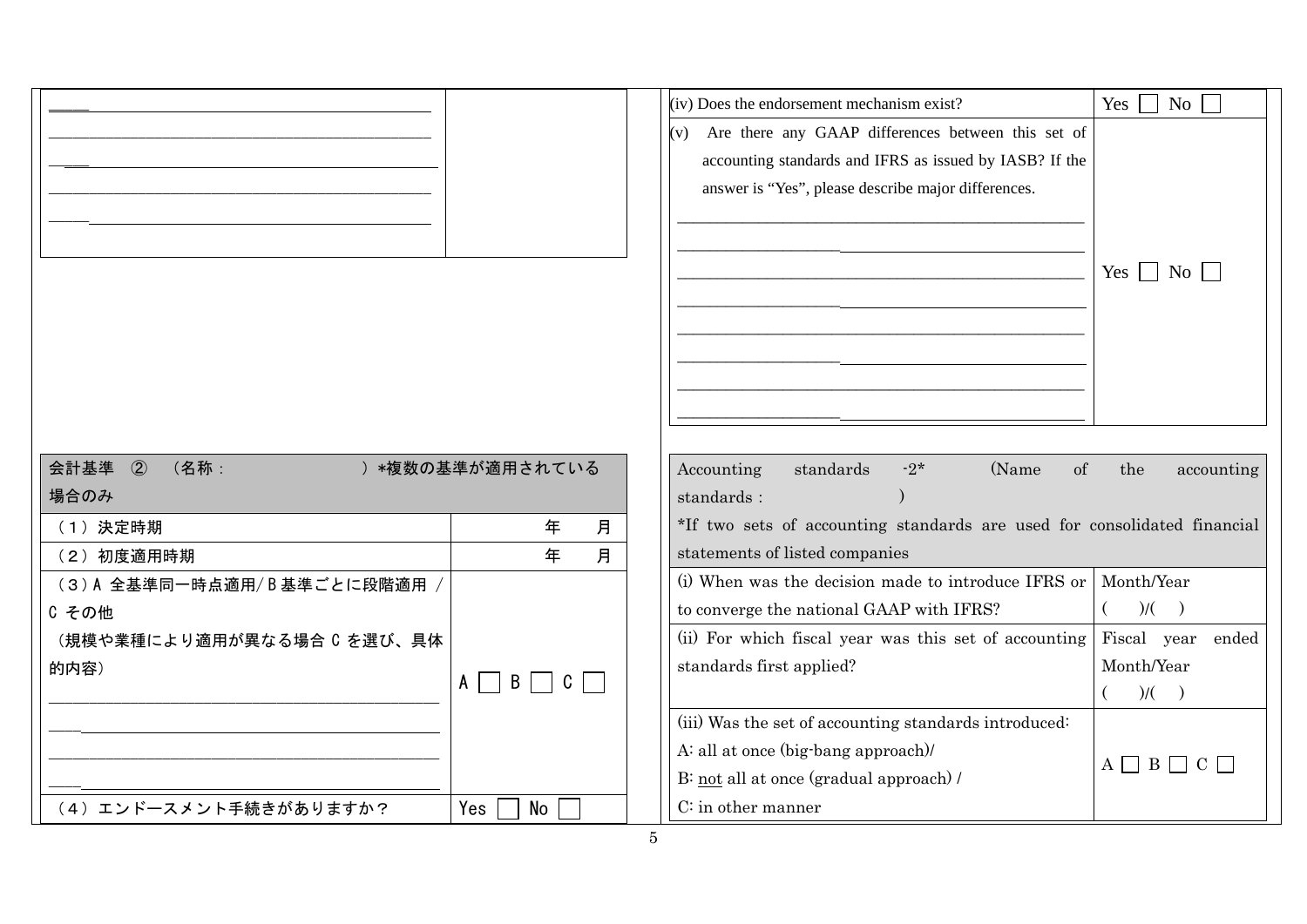| (5) 採用している会計基準と IASB が発行している<br>IFRS の間に差はありますか? (もし Yes なら、差異の<br>具体的な内容) | Yes $\Box$ No $\Box$ | (If the timing of the first application of the accounting<br>standards deferred depending on the nature of<br>companies (e.g., companies of certain size or<br>industries), please describe the criteria.) |                      |
|----------------------------------------------------------------------------|----------------------|------------------------------------------------------------------------------------------------------------------------------------------------------------------------------------------------------------|----------------------|
|                                                                            |                      | (iv) Does the endorsement mechanism exist?<br>(v) Are there any GAAP differences between this set<br>of accounting standards and IFRS as issued by IASB?                                                   | Yes $\Box$ No $\Box$ |
|                                                                            |                      | If the answer is "Yes", please describe major<br>differences.                                                                                                                                              | $Yes \Box No \Box$   |
| もし、2つ以上の会計基準が連結財務諸表に利用されている場合、回答するために追<br>加で紙を付け足してください。                   |                      | If more than two accounting standards are used for consolidated financial statements of<br>listed companies, please attach an additional sheet to continue your answers.                                   |                      |
| B. 将来の予定                                                                   |                      | <b>B. Future Prospects</b>                                                                                                                                                                                 |                      |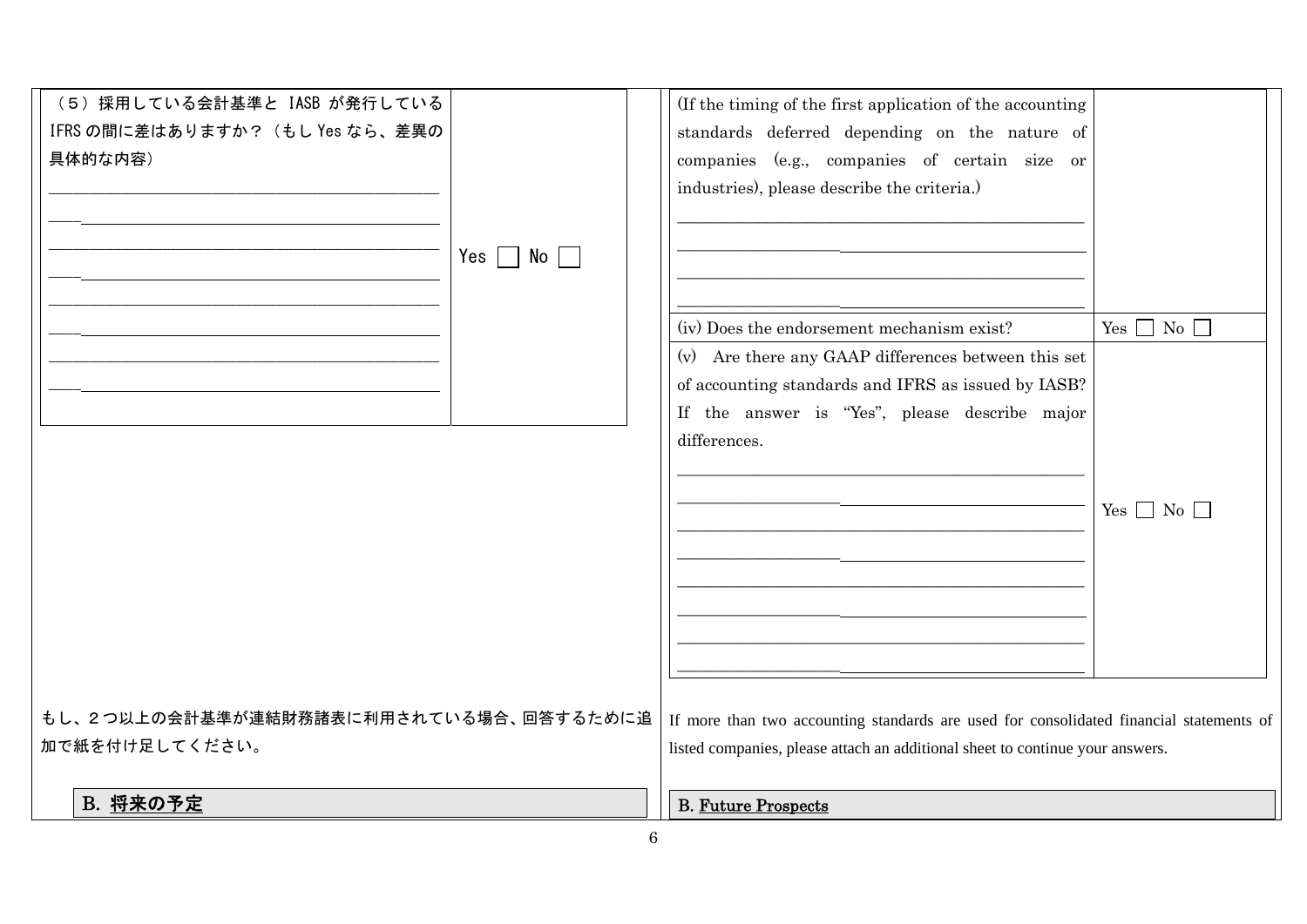|                                                      |                         | 内国法人                                                                                                                                                                                                                                                                                                      | 外国企業                      |                                                                                                                                                                 |                                                                             | Domestic               | Foreign                        |
|------------------------------------------------------|-------------------------|-----------------------------------------------------------------------------------------------------------------------------------------------------------------------------------------------------------------------------------------------------------------------------------------------------------|---------------------------|-----------------------------------------------------------------------------------------------------------------------------------------------------------------|-----------------------------------------------------------------------------|------------------------|--------------------------------|
|                                                      | 上記Aでご回答いただいた現在の状況       |                                                                                                                                                                                                                                                                                                           |                           |                                                                                                                                                                 |                                                                             | Companies              | Companies                      |
|                                                      | を今後変更する予定はありますか?        |                                                                                                                                                                                                                                                                                                           |                           |                                                                                                                                                                 | Is there any plan to change the                                             |                        |                                |
|                                                      | (もし Yes なら、P5~7の質問にご回   | Yes $\vert \ \ \vert$<br>No l                                                                                                                                                                                                                                                                             | No I<br>Yes I             |                                                                                                                                                                 | application of accounting standards                                         | Yes $\Box$ No $\Box$   | Yes $\Box$ No $\Box$           |
|                                                      | 答ください。 No であれば、 P8 に進んで |                                                                                                                                                                                                                                                                                                           |                           |                                                                                                                                                                 | which were described in "A. Current                                         |                        |                                |
| ください。)                                               |                         |                                                                                                                                                                                                                                                                                                           |                           |                                                                                                                                                                 | Situation" on pages 2 to 4?                                                 |                        |                                |
|                                                      |                         |                                                                                                                                                                                                                                                                                                           |                           |                                                                                                                                                                 | If the answer is "Yes", please answer the questions on pages 5 to 7. If the |                        |                                |
|                                                      |                         |                                                                                                                                                                                                                                                                                                           |                           |                                                                                                                                                                 | answer is "No", please skip to page 8.                                      |                        |                                |
| 1. 今後適用される会計基準<br>上場会社の連結財務諸表に適用される予定の会計基準を選択してください。 |                         |                                                                                                                                                                                                                                                                                                           |                           | 1. Applicable accounting standards<br>Please select the accounting standards which will be applied to consolidated<br>financial statements of listed companies. |                                                                             |                        |                                |
|                                                      |                         | 内国法人                                                                                                                                                                                                                                                                                                      | 外国企業                      |                                                                                                                                                                 |                                                                             | Domestic               | Foreign                        |
|                                                      | IASB 発行の IFRS           |                                                                                                                                                                                                                                                                                                           |                           |                                                                                                                                                                 |                                                                             | Companies              | Companies                      |
|                                                      | (エンドースメント手続<br>なし)      | $Yes \tNo \t$                                                                                                                                                                                                                                                                                             | $Yes \tNo$                |                                                                                                                                                                 | IFRS as issued by IASB<br>(i.e., without endorsement)                       | Yes $\Box$ No $\Box$   | $Yes \Box No \Box$             |
|                                                      | 貴管轄で適用されてい              |                                                                                                                                                                                                                                                                                                           |                           |                                                                                                                                                                 | IFRS as adopted by the                                                      |                        |                                |
| <b>IFRS</b>                                          | る IFRS                  |                                                                                                                                                                                                                                                                                                           |                           | <b>IFRS</b>                                                                                                                                                     | jurisdiction*                                                               | Yes $\Box$ No $\Box$   | $Yes \n\bigcap No \n\bigcap$   |
|                                                      | (エンドースメント手              | $Yes \mid No \mid$                                                                                                                                                                                                                                                                                        | $Yes \mid \mid No \mid$   |                                                                                                                                                                 | (i.e., with endorsement)                                                    |                        |                                |
|                                                      | 続あり)                    |                                                                                                                                                                                                                                                                                                           |                           |                                                                                                                                                                 | Other                                                                       | Yes $\Box$ No $\Box$   | $Yes \Box No \Box$             |
|                                                      | その他                     | $Yes \mid$<br>$\rm{No}$                                                                                                                                                                                                                                                                                   | Yes<br>No<br>$\mathbf{L}$ |                                                                                                                                                                 | Fully converged with IFRS                                                   | Yes $\Box$ No $\Box$   | $Yes \Box No \Box$             |
| 自国の会                                                 | IFRS と完全にコンバー           | $Yes \Box No \Box$                                                                                                                                                                                                                                                                                        | $Yes \nightharpoonup No$  | National<br>$GAAP*$                                                                                                                                             | Converged with IFRS with                                                    | $Yes \n\Box No \n\Box$ | $Yes \n\bigcap No \n\bigcap$   |
| 計基準*                                                 | ジした基準                   |                                                                                                                                                                                                                                                                                                           |                           |                                                                                                                                                                 | exceptions                                                                  |                        |                                |
|                                                      |                         | $\frac{1}{100}$ $\frac{1}{100}$ $\frac{1}{100}$ $\frac{1}{100}$ $\frac{1}{100}$ $\frac{1}{100}$ $\frac{1}{100}$ $\frac{1}{100}$ $\frac{1}{100}$ $\frac{1}{100}$ $\frac{1}{100}$ $\frac{1}{100}$ $\frac{1}{100}$ $\frac{1}{100}$ $\frac{1}{100}$ $\frac{1}{100}$ $\frac{1}{100}$ $\frac{1}{100}$ $\frac{1$ | $Y_{\rm{es}}$             |                                                                                                                                                                 | Not converged with IFRS                                                     | $Yes \Box No \Box$     | $\overline{N_0}$<br>$Yes \Box$ |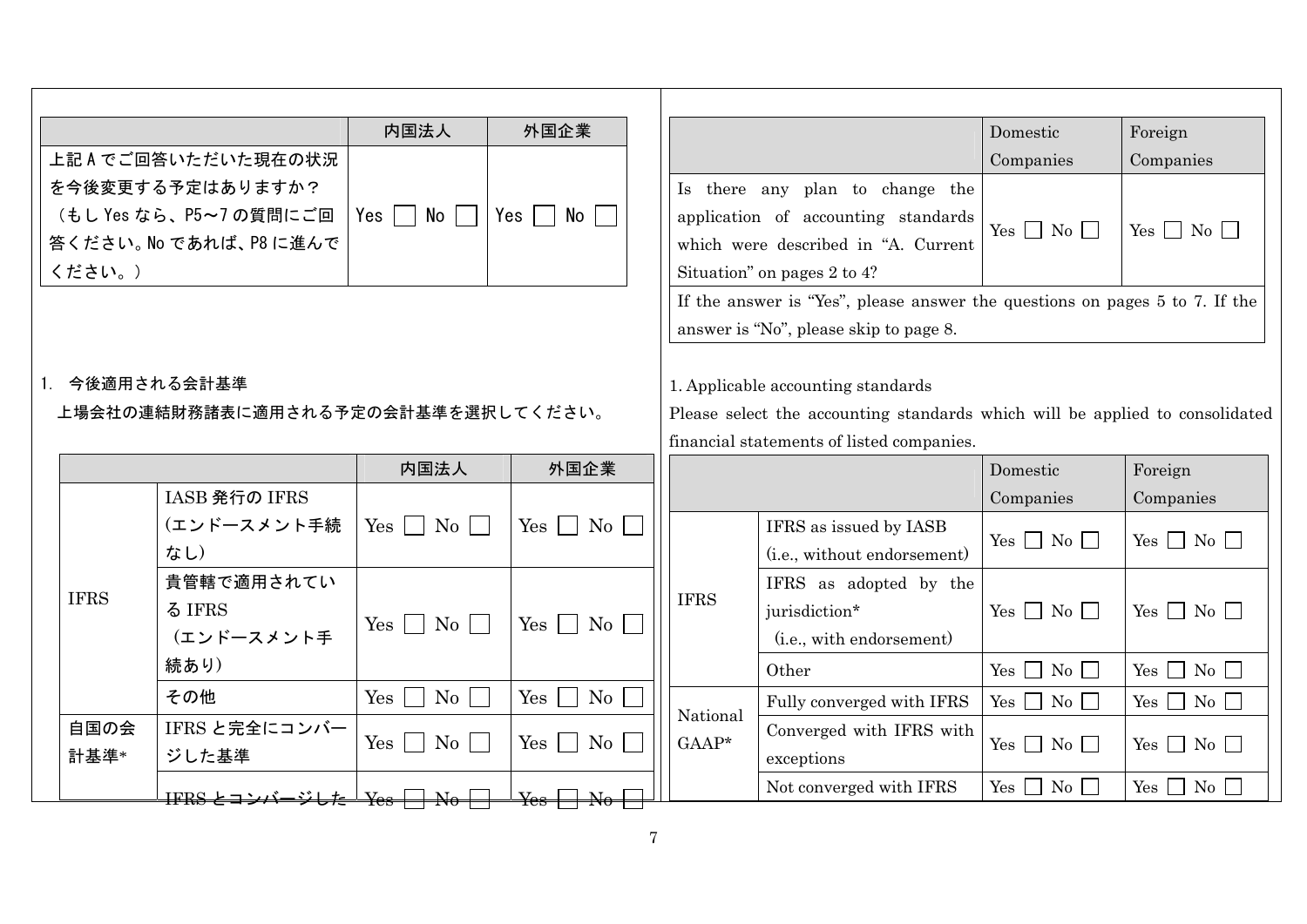|              | (除外あり)基準                                  |                                          |                           |                                                                                     | Other                                                                                       |  | Yes $\Box$ No $\Box$ | Yes $\Box$ No $\Box$         |  |  |
|--------------|-------------------------------------------|------------------------------------------|---------------------------|-------------------------------------------------------------------------------------|---------------------------------------------------------------------------------------------|--|----------------------|------------------------------|--|--|
|              | IFRS とコンバージして                             |                                          |                           | Other                                                                               | Other                                                                                       |  | $Yes \Box No \Box$   | $Yes \Box No \Box$           |  |  |
|              | いない基準                                     | Yes<br>$\mathrm{No}$                     | Yes<br>No                 | Note: Please describe the detail if further clarification is needed, especially, if |                                                                                             |  |                      |                              |  |  |
|              | その他                                       | Yes<br>No                                | No<br>Yes                 |                                                                                     | "Other" is selected.                                                                        |  |                      |                              |  |  |
| その他          | その他                                       | Yes<br>No                                | No<br>Yes                 |                                                                                     |                                                                                             |  |                      |                              |  |  |
|              | 注記:より明確化する必要がある場合には、特に「その他」を選択した場合に       |                                          |                           |                                                                                     |                                                                                             |  |                      |                              |  |  |
|              | は、その詳細を記述してください。                          |                                          |                           |                                                                                     |                                                                                             |  |                      |                              |  |  |
|              |                                           |                                          |                           |                                                                                     |                                                                                             |  |                      |                              |  |  |
|              |                                           |                                          |                           |                                                                                     |                                                                                             |  |                      |                              |  |  |
|              |                                           |                                          |                           |                                                                                     | * If the jurisdiction will have endorsement process to incorporate IFRS into National       |  |                      |                              |  |  |
|              |                                           |                                          |                           |                                                                                     | GAAP, please select "IFRS as adopted by the jurisdiction (i.e., with endorsement)", instead |  |                      |                              |  |  |
|              | *貴管轄で IFRS を自国の会計基準に取り込むエンドースメント手続が存在する場合 |                                          |                           |                                                                                     | of "National GAAP"                                                                          |  |                      |                              |  |  |
|              | は、「自国の会計基準」の代わりに「貴管轄で適用されている IFRS (エンドースメ |                                          |                           |                                                                                     |                                                                                             |  |                      |                              |  |  |
|              | ント手続あり)」を選択してください。                        |                                          |                           |                                                                                     |                                                                                             |  |                      |                              |  |  |
|              |                                           |                                          |                           |                                                                                     |                                                                                             |  |                      |                              |  |  |
| 2. 会計基準の適用方法 |                                           |                                          |                           |                                                                                     | 2. Mandatory/voluntary application of accounting standards                                  |  |                      |                              |  |  |
|              |                                           | 内国法人                                     | 外国企業                      |                                                                                     |                                                                                             |  | Domestic             | Foreign                      |  |  |
|              | (1) 一つの会計基準を全上場企業                         | $Yes \mid \mid No \mid$<br>$\mathcal{L}$ | $\vert$ No $\vert$<br>Yes |                                                                                     |                                                                                             |  | Companies            | Companies                    |  |  |
|              | に一律に強制適用する予定ですか?                          |                                          |                           |                                                                                     | (i) Will one set of accounting standards                                                    |  |                      |                              |  |  |
|              | (2) 特定の会計基準を一部の上場                         |                                          |                           |                                                                                     | be mandatorily applied to all the listed                                                    |  | $Yes \Box No \Box$   | $Yes \tNo \tN$               |  |  |
|              | 企業に部分強制適用する予定です                           |                                          |                           | companies?                                                                          |                                                                                             |  |                      |                              |  |  |
| か?           |                                           |                                          |                           |                                                                                     | (ii) Will a certain set of accounting                                                       |  |                      |                              |  |  |
|              | (もし Yes なら、各基準の適用範囲                       | $Yes \mid \mid No \mid \mid$             | Yes     No                |                                                                                     | standards be mandatorily applied to                                                         |  |                      |                              |  |  |
|              | を説明してください。また、3の質                          |                                          |                           |                                                                                     | specific listed companies which meet                                                        |  | $Yes \Box No \Box$   | $Yes \n\bigcap No \n\bigcap$ |  |  |
|              | 問に対しては会計基準ごとに答えて                          |                                          |                           |                                                                                     | defined criteria (e.g., listed companies                                                    |  |                      |                              |  |  |
| ください。)       |                                           |                                          |                           |                                                                                     | of certain size or industries), while                                                       |  |                      |                              |  |  |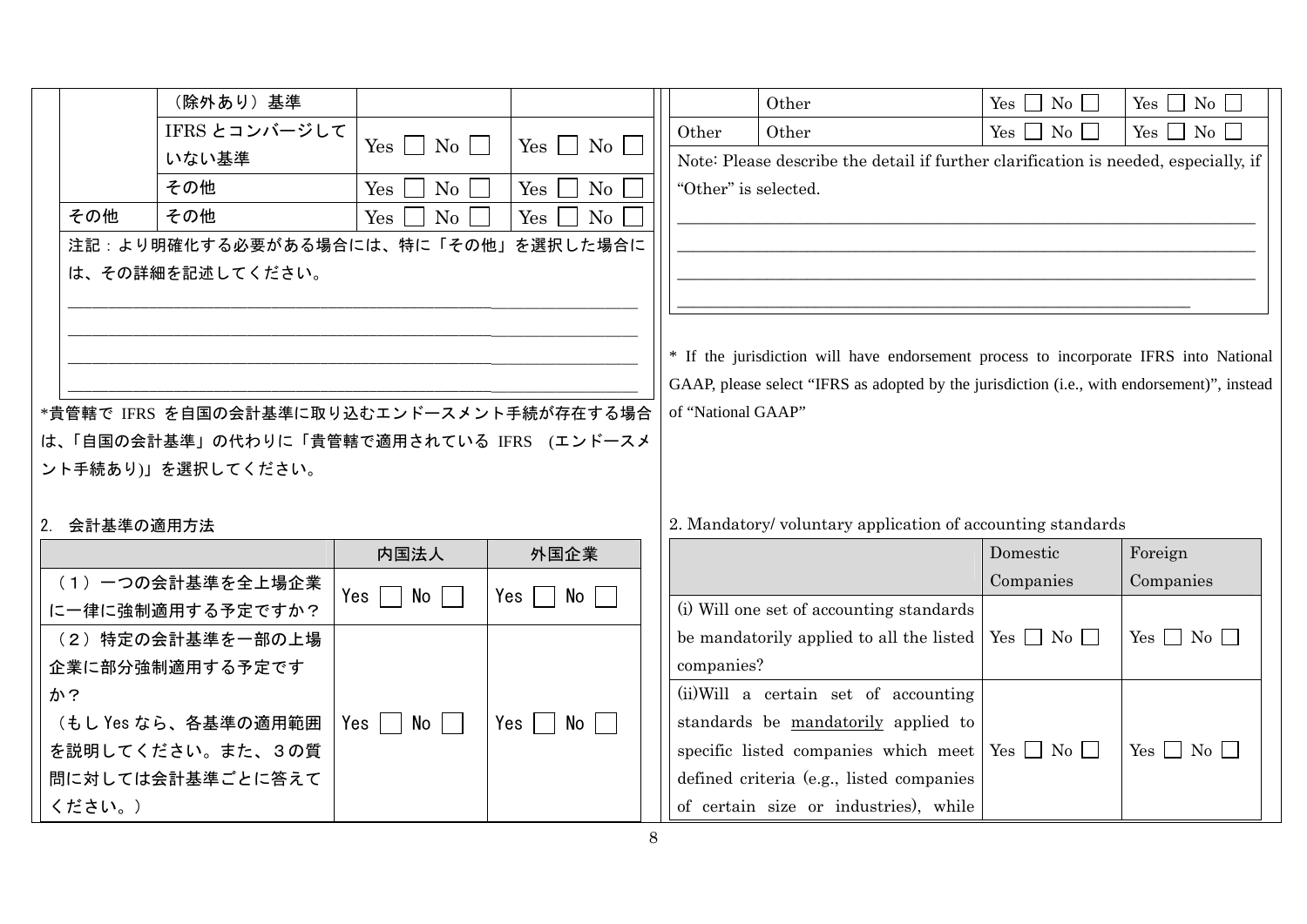| (3) 特定の会計基準を一部の上場<br>企業に任意適用する予定ですか?<br>(もし Yes なら、各基準の適用範囲<br>を説明してください。また、3の質<br>問に対しては会計基準ごとに答えて<br>ください。) | $Yes \mid \mid No \mid \mid$ | Yes<br>No | other companies apply different set of<br>accounting standards?<br>(If the answer is "Yes", please specify<br>the criteria. In addition, please answer<br>the question 3 below for each set of<br>accounting standards.)                                                                                                                                                                                                                                      |                      |
|---------------------------------------------------------------------------------------------------------------|------------------------------|-----------|---------------------------------------------------------------------------------------------------------------------------------------------------------------------------------------------------------------------------------------------------------------------------------------------------------------------------------------------------------------------------------------------------------------------------------------------------------------|----------------------|
|                                                                                                               |                              |           | (iii) Will a certain set of accounting<br>standards be voluntarily applied to<br>specific listed companies which meet<br>defined criteria (e.g., listed companies<br>of certain size or industries), while<br>other companies apply different set of<br>accounting standards?<br>(If the answer is "Yes", please specify   Yes $\Box$ No $\Box$<br>the criteria. In addition, please answer<br>the question 3 below for each set of<br>accounting standards.) | Yes $\Box$ No $\Box$ |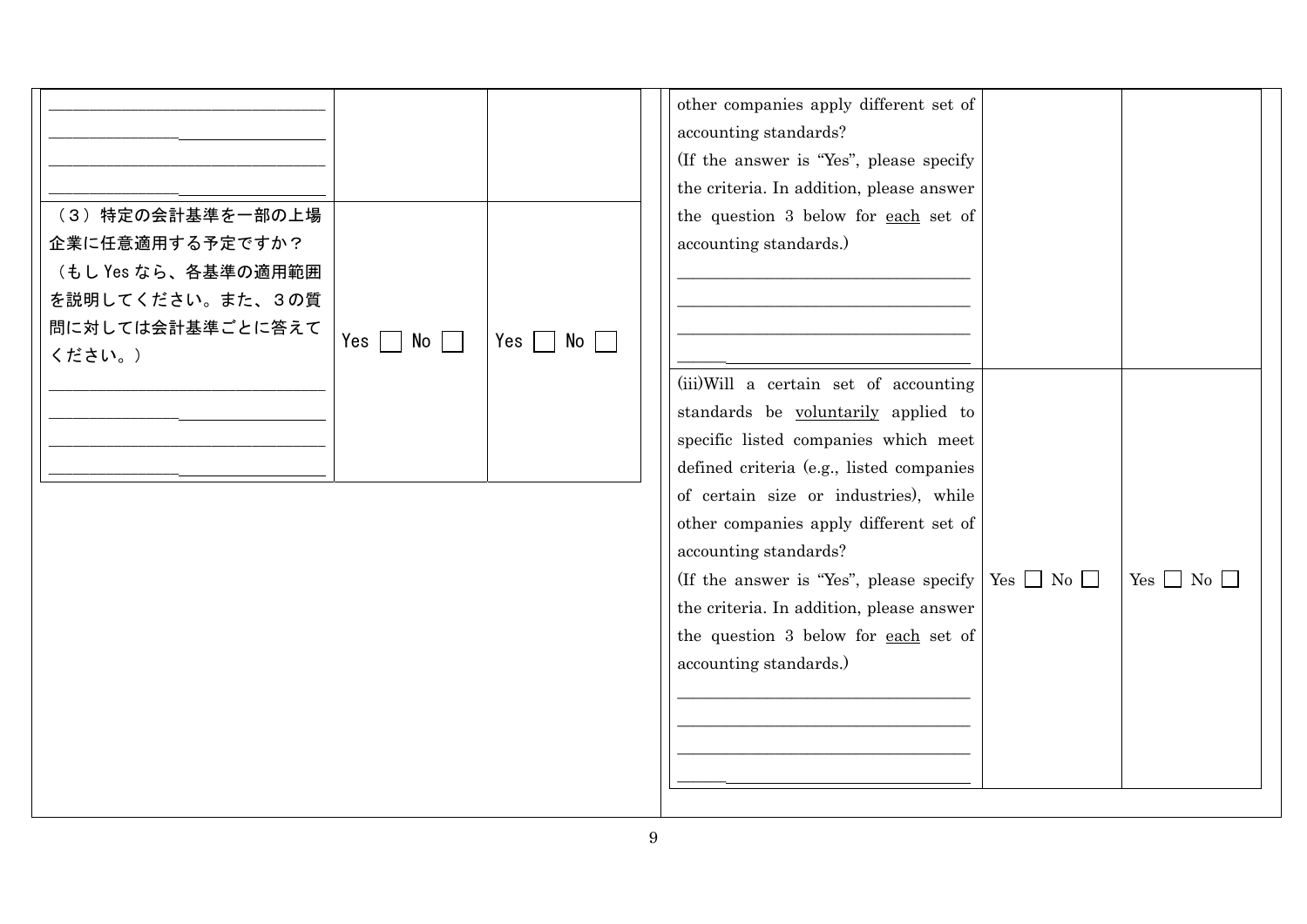| 3<br>各会計基準の詳細について                     |                     |         |   | 3. Detail of each set of accounting standards                    |                        |
|---------------------------------------|---------------------|---------|---|------------------------------------------------------------------|------------------------|
| $\mathcal{F}$<br>会計基準<br>(名称:         |                     |         |   | Accounting standards -1 (Name of the accounting standards:       |                        |
| (1) 決定時期                              |                     | 年       | 月 | (i) When was the decision made to introduce IFRS or to           | Month/Year             |
| (2) 初度適用時期                            |                     | 年       | 月 | converge the national GAAP with IFRS?                            | )/(                    |
| (3)A 全基準同一時点適用/B基準ごとに段階適用             |                     |         |   | (ii) For which fiscal year will this set of accounting standards | Fiscal year ended      |
| C その他                                 |                     |         |   | be first applied?                                                | Month/Year             |
| (規模や業種により適用が異なる場合 C を選び、具体            |                     |         |   |                                                                  | $)/($ )                |
| 的内容)                                  | A<br>$\blacksquare$ | B     C |   | (iii) Will the set of accounting standards be introduced:        |                        |
|                                       |                     |         |   | A: all at once (big-bang approach)/                              |                        |
|                                       |                     |         |   | B: not all at once (gradual approach) /                          |                        |
|                                       |                     |         |   | C: in other manner                                               |                        |
|                                       |                     |         |   | (If the timing of the first application of the accounting        |                        |
| (4) エンドースメント手続きがありますか?                | Yes<br>No           |         |   | standards deferred depending on the nature of companies          | $A \Box B \Box C \Box$ |
| (5)採用している会計基準と IFRS as issued by IASB |                     |         |   | (e.g., companies of certain size or industries), please          |                        |
| の間に差はありますか? (もし Yes なら、差異の具体          |                     |         |   | describe the criteria.)                                          |                        |
| 的な内容)                                 |                     |         |   |                                                                  |                        |
|                                       |                     |         |   |                                                                  |                        |
|                                       |                     |         |   |                                                                  |                        |
|                                       | Yes                 | No      |   |                                                                  |                        |
|                                       |                     |         |   | (iv) Will the endorsement mechanism exist?                       | Yes $\Box$<br>No       |
|                                       |                     |         |   | $(v)$ Will there be any GAAP differences between this set of     |                        |
|                                       |                     |         |   | accounting standards and IFRS as issued by IASB? If the          |                        |
|                                       |                     |         |   | answer is "Yes", please describe major differences.              | $Yes \Box No \Box$     |
|                                       |                     |         |   |                                                                  |                        |
|                                       |                     |         |   |                                                                  |                        |
|                                       |                     |         |   |                                                                  |                        |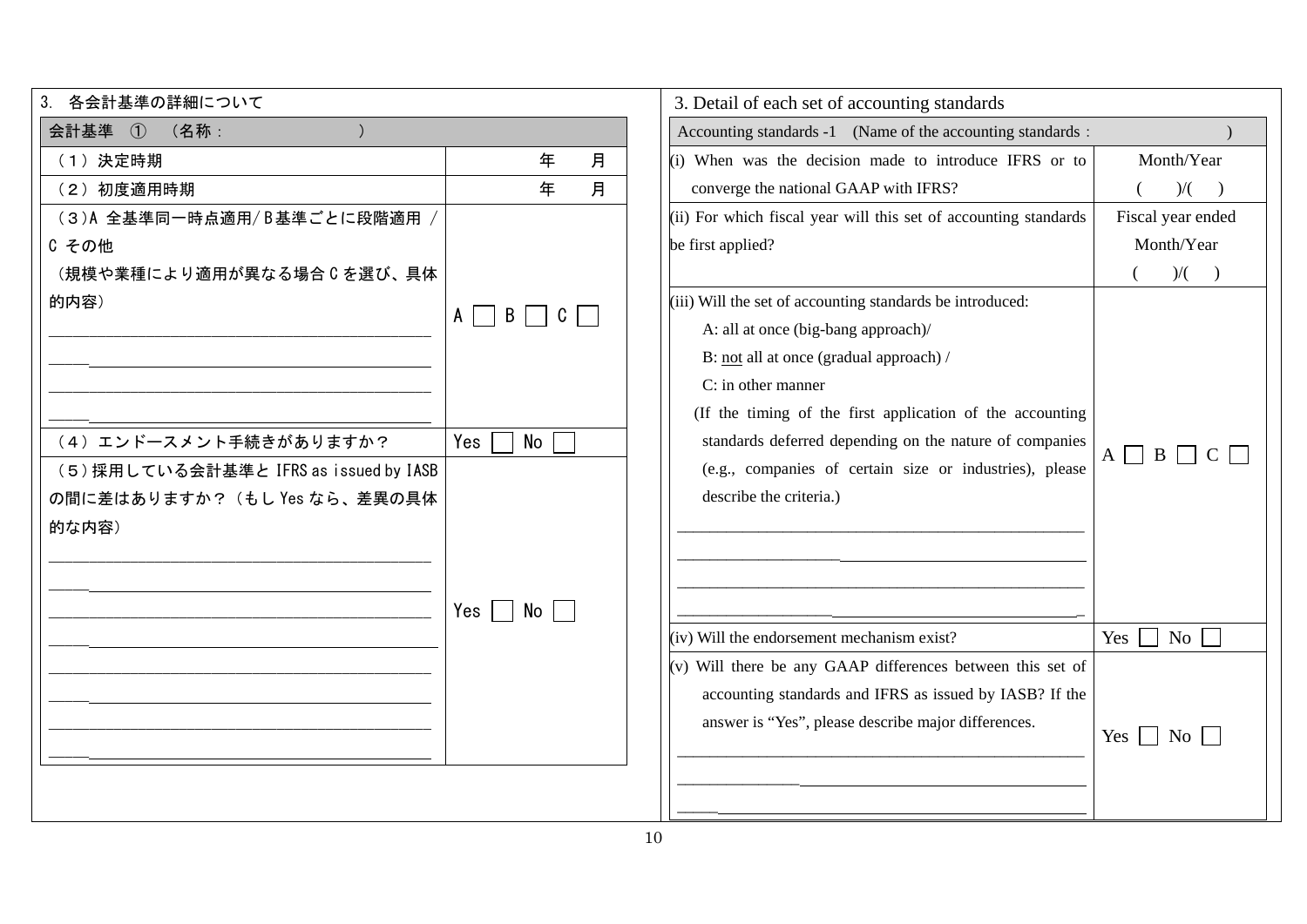| 会計基準 2<br>(名称:<br>) *複数の基準が適用されている<br>Accounting standards $-2^*$ (Name of the accounting standards :<br>場合のみ<br>*If two sets of accounting standards will be used for consolidated financial |     |
|-----------------------------------------------------------------------------------------------------------------------------------------------------------------------------------------------|-----|
| 月<br>年<br>statements of listed companies<br>(1) 決定時期                                                                                                                                          |     |
| Month/Year<br>月<br>(i) When was the decision made to introduce IFRS or to<br>年<br>(2) 初度適用時期                                                                                                  |     |
| converge the national GAAP with IFRS?<br>(3)A 全基準同一時点適用/B基準ごとに段階適用 /                                                                                                                          | )/( |
| (ii) For which fiscal year will this set of accounting standards<br>Fiscal year ended<br>C その他                                                                                                |     |
| Month/Year<br>be first applied?<br>(規模や業種により適用が異なる場合 C を選び、具体                                                                                                                                 |     |
| $)/($ $)$<br>的内容)                                                                                                                                                                             |     |
| $\vert$ B<br>$A \mid \cdot$<br>(iii) Will the set of accounting standards be introduced:                                                                                                      |     |
| A: all at once (big-bang approach)/                                                                                                                                                           |     |
| B: not all at once (gradual approach) /                                                                                                                                                       |     |
| C: in other manner                                                                                                                                                                            |     |
| (4) エンドースメント手続きがありますか?<br>(If the timing of the first application of the accounting<br>Yes<br>No                                                                                              |     |
| standards deferred depending on the nature of companies<br>(5) 採用している会計基準と IASB が発行している                                                                                                       |     |
| $A \Box B \Box C \Box$<br>(e.g., companies of certain size or industries), please<br>IFRS の間に差はありますか? (もし Yes なら、差異の                                                                          |     |
| describe the criteria.)<br>具体的な内容)                                                                                                                                                            |     |
| Yes<br>No                                                                                                                                                                                     |     |
|                                                                                                                                                                                               |     |
|                                                                                                                                                                                               |     |
|                                                                                                                                                                                               |     |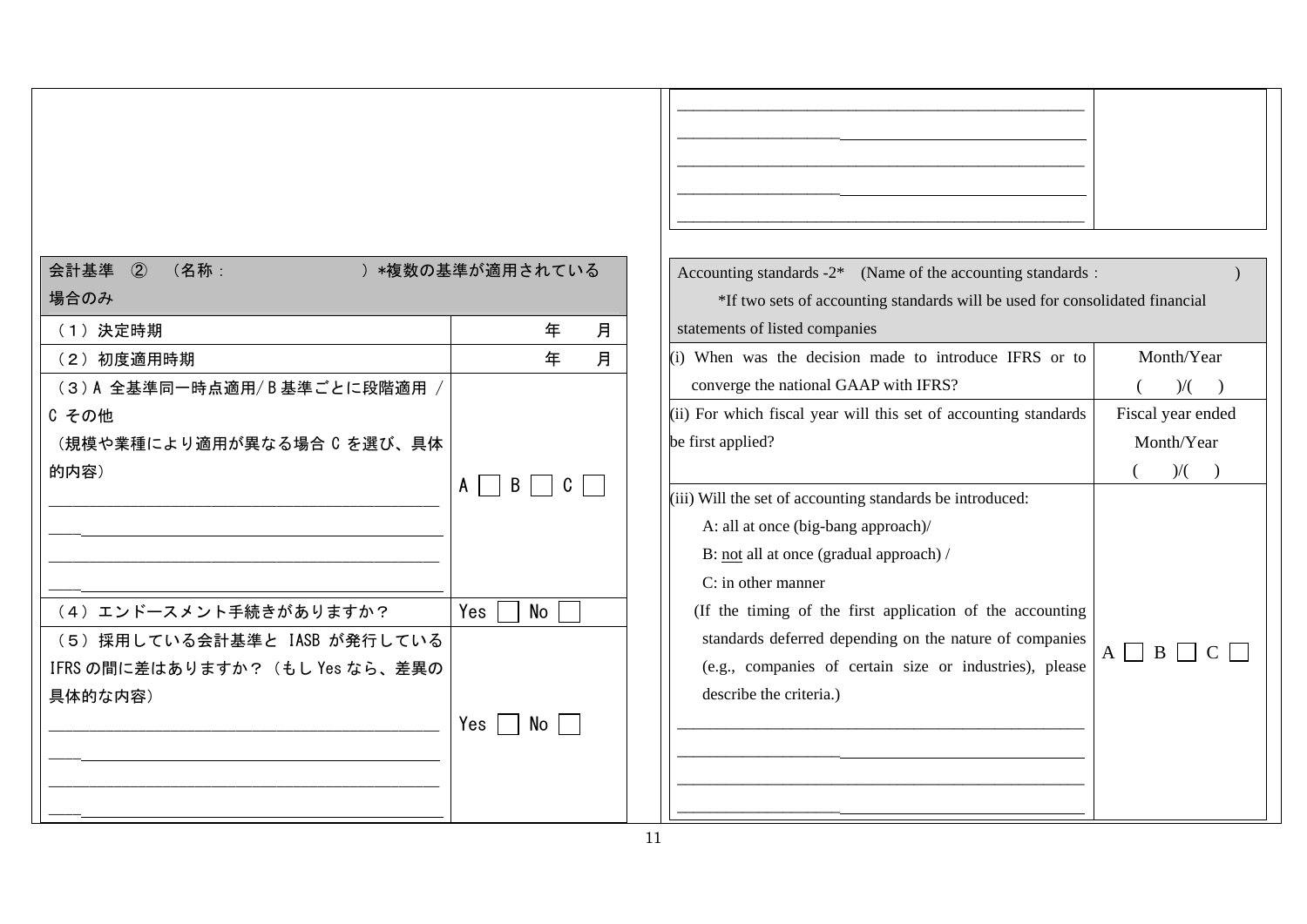| もし、2つ以上の会計基準が連結財務諸表に利用されている場合、回答するために追<br>加で紙を付け足してください。                                                                 | (iv) Will the endorsement mechanism exist?<br>(v) Will there be any GAAP differences between this set of<br>accounting standards and IFRS as issued by IASB? If the<br>answer is "Yes", please describe major differences. | Yes<br>$\overline{N_0}$<br>Yes $\Box$ No $\Box$ |
|--------------------------------------------------------------------------------------------------------------------------|----------------------------------------------------------------------------------------------------------------------------------------------------------------------------------------------------------------------------|-------------------------------------------------|
|                                                                                                                          | If more than two accounting standards will be used for consolidated financial statements of<br>listed companies, please attach an additional sheet to continue your answers.                                               |                                                 |
| Ⅱ. 上場会社の個別財務諸表<br>A. 現在の状況                                                                                               | II. Separate (Non-consolidated) financial statements of listed<br>companies<br>A. Current situation                                                                                                                        |                                                 |
| 内国法人<br>外国企業<br>Q1<br>証券取引所の上場企業に、単体<br>Yes $\Box$<br>No<br>Yes  <br>$\mathsf{No} \; \sqcup$<br>$\sim$<br>財務諸表の作成·開示が資本市 | Domestic<br>Companies                                                                                                                                                                                                      | Foreign<br>Companies                            |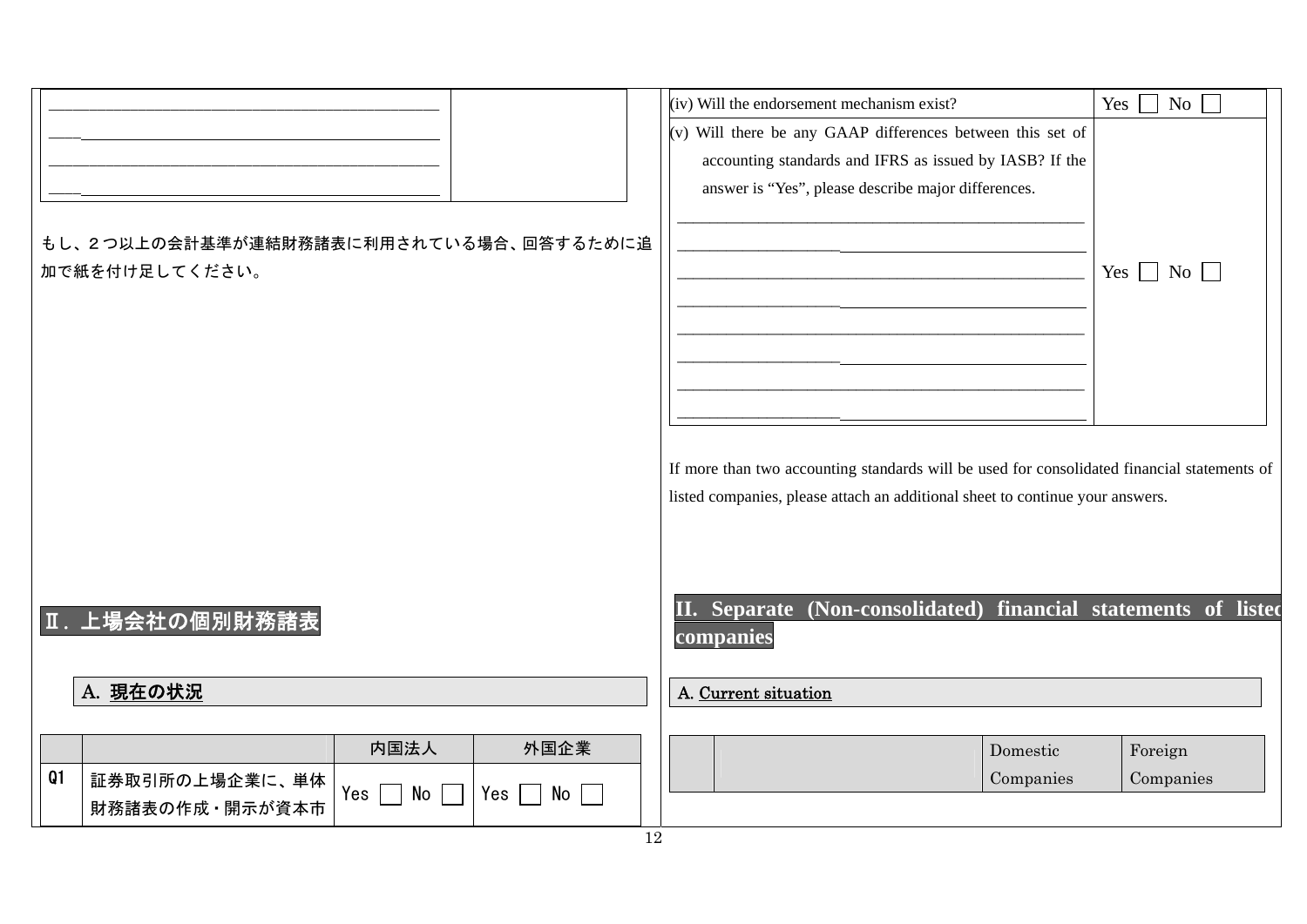|             | 場法上義務付けられています                            |                      |                                                                            | Q1                                                                           | Is there any requirement for the                                              |           |                      |                        |
|-------------|------------------------------------------|----------------------|----------------------------------------------------------------------------|------------------------------------------------------------------------------|-------------------------------------------------------------------------------|-----------|----------------------|------------------------|
|             | か?                                       |                      |                                                                            |                                                                              | listed companies to prepare and                                               |           |                      |                        |
| Q2          | 証券取引所の上場企業に、単体                           |                      |                                                                            |                                                                              | disclose                                                                      | separate  | Yes $\Box$ No $\Box$ | $Yes \Box No \Box$     |
|             | 財務諸表の作成·開示が資本市                           |                      |                                                                            |                                                                              | (non-consolidated)                                                            | financial |                      |                        |
|             | 場法以外の法律(例えば、会社                           | Yes $\Box$ No $\Box$ | Yes  <br>No I                                                              |                                                                              | statements under securities law?                                              |           |                      |                        |
|             | 法など)で義務付けられていま                           |                      |                                                                            | Q2                                                                           | Is there any requirement for the                                              |           |                      |                        |
|             | すか?                                      |                      |                                                                            |                                                                              | listed companies to prepare and                                               |           |                      |                        |
|             | 上記 01 のご回答が Yes の場合は資本市場法に基づき以下全ての質      |                      |                                                                            |                                                                              | disclose                                                                      | separate  | Yes $\Box$ No $\Box$ | Yes $\Box$ No $\Box$   |
|             | 問をご回答ください。                               |                      |                                                                            |                                                                              | (non-consolidated)                                                            | financial |                      |                        |
|             | 上記 Q1 のご回答が No で Q2 のご回答が Yes の場合は、資本市場法 |                      |                                                                            |                                                                              | statements under other law (e.g.,                                             |           |                      |                        |
|             | 以外の法律(例えば、会社法など)に基づき以下全ての質問をご回           |                      |                                                                            |                                                                              | corporate law)?                                                               |           |                      |                        |
| 答ください。      |                                          |                      | If the answer to $Q1$ is "Yes", please answer the rest of the questions in |                                                                              |                                                                               |           |                      |                        |
|             | 上記 Q1、Q2 ともに No の場合は以下の質問にご回答いただく必要は     |                      |                                                                            | relation to disclosure requirements under the securities law.                |                                                                               |           |                      |                        |
|             | ありません。                                   |                      |                                                                            | If the answer to $Q1$ is "No" and the answer to $Q2$ is "Yes", please answer |                                                                               |           |                      |                        |
|             |                                          |                      |                                                                            |                                                                              | the rest of the questions in relation to the disclosure requirements under    |           |                      |                        |
|             |                                          |                      |                                                                            |                                                                              | the other law (e.g., corporate law).                                          |           |                      |                        |
|             |                                          |                      |                                                                            | If both of the answers to $Q1$ and $Q2$ are "No", please                     |                                                                               |           |                      |                        |
|             |                                          |                      |                                                                            |                                                                              | disregard the rest of the questions.                                          |           |                      |                        |
|             | 1. 現在適用されている会計基準                         |                      |                                                                            |                                                                              |                                                                               |           |                      |                        |
|             | 上場会社の個別財務諸表に適用されている会計基準を選択してください。        |                      |                                                                            |                                                                              | 1. Applicable accounting standards                                            |           |                      |                        |
|             |                                          |                      |                                                                            |                                                                              | Please select the accounting standards applied to separate (non-consolidated) |           |                      |                        |
|             |                                          | 内国法人                 | 外国企業                                                                       |                                                                              | financial statements of listed companies.                                     |           |                      |                        |
|             | IASB 発行の IFRS                            |                      |                                                                            |                                                                              |                                                                               |           | Domestic             | Foreign                |
|             | (エンドースメント手続                              | $Yes \Box No \Box$   | $Yes \n\bigcap No \n\bigcap$                                               |                                                                              |                                                                               |           | Companies            | Companies              |
| <b>IFRS</b> | なし)                                      |                      |                                                                            |                                                                              | IFRS as issued by IASB                                                        |           | $Yes \t No \t$       | $Yes \n\Box No \n\Box$ |
|             |                                          |                      |                                                                            | <b>IFRS</b>                                                                  | (i.e., without endorsement)                                                   |           |                      |                        |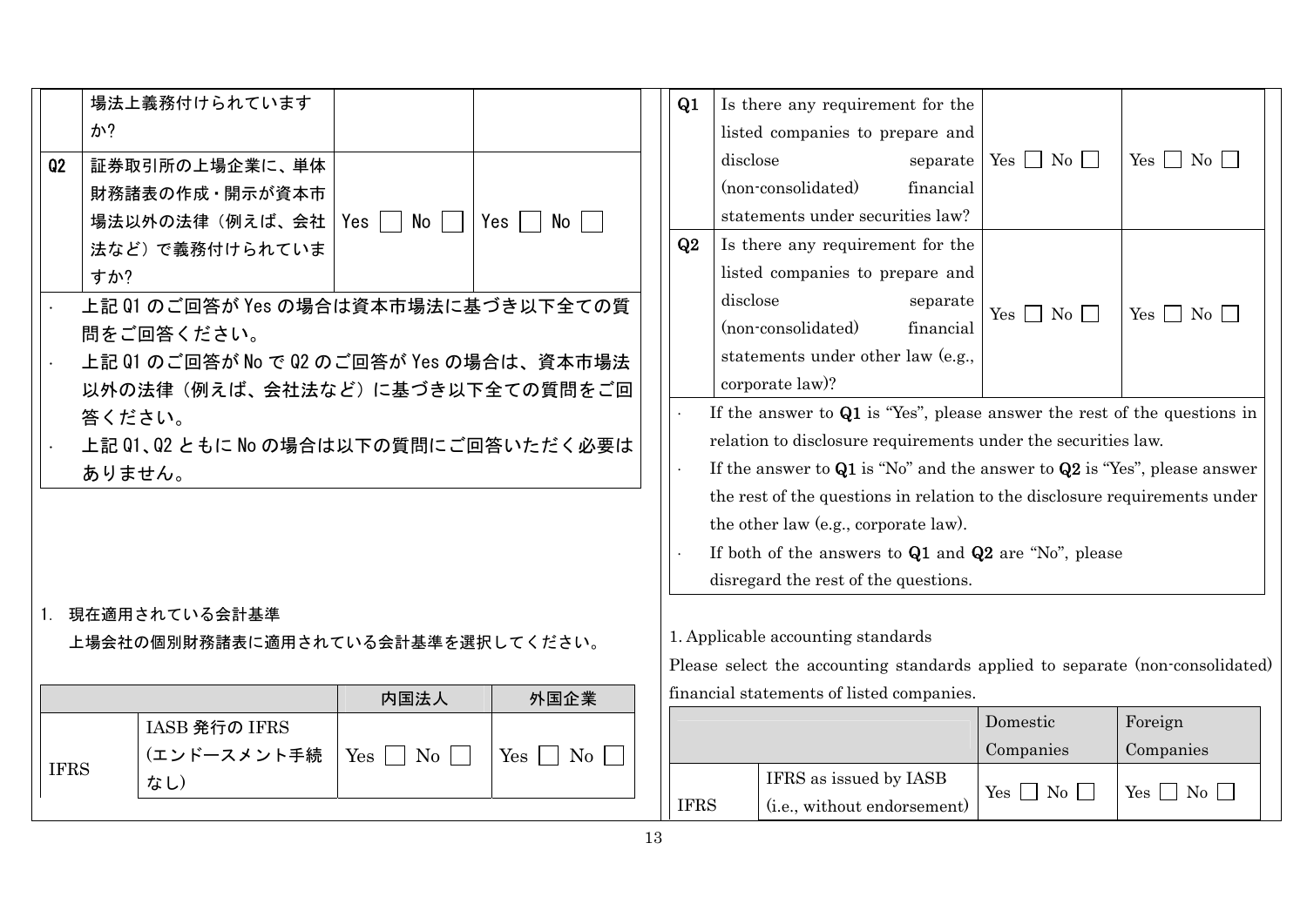|              |                                                         | 内国法人                        | 外国企業                         |  |                         |                                                                                  | Domestic                        | Foreign              |
|--------------|---------------------------------------------------------|-----------------------------|------------------------------|--|-------------------------|----------------------------------------------------------------------------------|---------------------------------|----------------------|
| 2. 会計基準の適用方法 |                                                         |                             |                              |  |                         | 2. Mandatory/voluntary application of accounting standards                       |                                 |                      |
|              | ント手続あり)」を選択してください。                                      |                             |                              |  |                         |                                                                                  |                                 |                      |
|              | は、「自国の会計基準」の代わりに「貴管轄で適用されている IFRS (エンドースメ               |                             |                              |  |                         |                                                                                  |                                 |                      |
|              | *貴管轄で IFRS を自国の会計基準に取り込むエンドースメント手続が存在する場合               |                             |                              |  |                         |                                                                                  |                                 |                      |
|              |                                                         |                             |                              |  |                         | endorsement)", instead of "National GAAP"                                        |                                 |                      |
|              |                                                         |                             |                              |  |                         | GAAP, please select "IFRS as adopted by the jurisdiction (i.e., with             |                                 |                      |
|              |                                                         |                             |                              |  |                         | * If the jurisdiction has endorsement process to incorporate IFRS into National  |                                 |                      |
|              |                                                         |                             |                              |  |                         |                                                                                  |                                 |                      |
|              | 注記:より明確化する必要がある場合には、特に「その他」を選択した場合に<br>は、その詳細を記述してください。 |                             |                              |  |                         |                                                                                  |                                 |                      |
| その他          | その他                                                     | No<br>Yes                   | Yes<br>$\rm No$              |  |                         |                                                                                  |                                 |                      |
|              | その他                                                     | No<br>Yes                   | $Yes \mid$<br>No             |  | if "Other" is selected. |                                                                                  |                                 |                      |
|              | いない基準                                                   |                             |                              |  |                         | Note: Please describe the detail if further clarification is needed, especially, |                                 |                      |
|              | IFRS とコンバージして                                           | $Yes \mid No \mid$          | $Yes \bigsqcup No \bigsqcup$ |  | Other                   | Other                                                                            | $\rm No$ $\Box$<br>$Yes$ $\Box$ | Yes $\Box$ No $\Box$ |
| 計基準*         | (除外あり)基準                                                |                             |                              |  |                         | Other                                                                            | $\overline{N_0}$<br>Yes         | $Yes \Box No \Box$   |
| 自国の会         | IFRS とコンバージした                                           | $Yes \mid No \mid$          | $Yes \mid \mid No \mid$      |  | National<br>$GAAP*$     | Not converged with IFRS                                                          | $Yes \n\bigcap No \n\bigcap$    | Yes $\Box$ No $\Box$ |
|              | ジした基準                                                   |                             |                              |  |                         | exceptions                                                                       | $Yes \Box No \Box$              | Yes $\Box$ No $\Box$ |
|              | IFRS と完全にコンバー                                           | $Yes \mid No \mid$          | $Yes \mid \mid No \mid$      |  |                         | Converged with IFRS with                                                         |                                 |                      |
|              | その他                                                     | $Yes \mid$<br>$\mathrm{No}$ | $Yes \nightharpoonup No$     |  |                         | Fully converged with IFRS                                                        | Yes $\Box$ No $\Box$            | Yes $\Box$ No $\Box$ |
|              | 続あり)                                                    |                             |                              |  |                         | Other                                                                            | $Yes \Box No \Box$              | $Yes \Box No \Box$   |
|              | (エンドースメント手                                              | $Yes \mid No \mid$          | $Yes \mid \mid No \mid$      |  |                         | (i.e., with endorsement)                                                         |                                 |                      |
|              | る IFRS                                                  |                             |                              |  |                         | jurisdiction*                                                                    | Yes $\Box$ No $\Box$            | $Yes \tNo \tN$       |
|              | 貴管轄で適用されてい                                              |                             |                              |  |                         | IFRS as adopted by the                                                           |                                 |                      |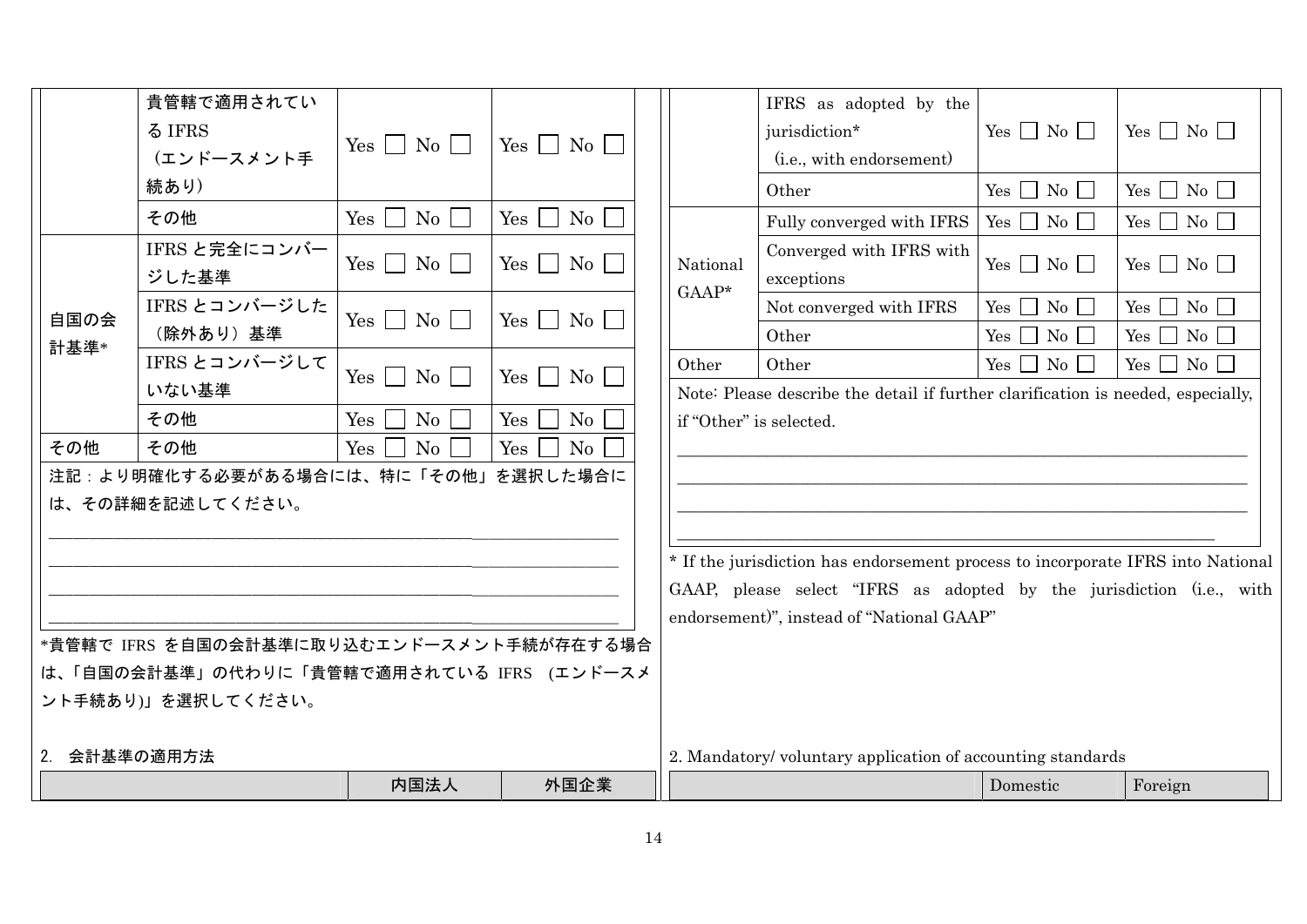| (1) 一つの会計基準を全上場企業に   | No                       | No              |                                                                        | Companies | Companies            |
|----------------------|--------------------------|-----------------|------------------------------------------------------------------------|-----------|----------------------|
| 一律に強制適用していますか?       | Yes $ $<br>$\mathcal{L}$ | $Yes \mid \mid$ | (i) Is one set of accounting standards                                 |           |                      |
| (2) 特定の会計基準を一部の上場企   |                          |                 | mandatorily applied to all the listed $\sqrt{Y_{es}}$ $\Box$ No $\Box$ |           | Yes $\Box$ No $\Box$ |
| 業に部分強制適用していますか?      |                          |                 | companies?                                                             |           |                      |
| (もし Yes なら、各基準の適用範囲を |                          |                 | (ii)Is a certain set of accounting                                     |           |                      |
| 説明してください。また、3の質問に    |                          |                 | standards mandatorily applied to                                       |           |                      |
| 対しては会計基準ごとに答えてくださ    |                          |                 | specific listed companies which meet                                   |           |                      |
| $U_0$ )              | Yes '<br>$No$            | Yes  <br>No     | defined criteria (e.g., listed companies                               |           |                      |
|                      |                          |                 | of certain size or industries), while                                  |           |                      |
|                      |                          |                 | other companies apply different set of                                 |           |                      |
|                      |                          |                 | accounting standards?                                                  |           |                      |
|                      |                          |                 | (If the answer is "Yes", please specify   Yes $\Box$ No $\Box$         |           | Yes $\Box$ No $\Box$ |
| (3) 特定の会計基準を一部の上場企   |                          |                 | the criteria. In addition, please answer                               |           |                      |
| 業に任意適用していますか?        |                          |                 | the question 3 below for each set of                                   |           |                      |
| (もし Yes なら、各基準の適用範囲を |                          |                 | accounting standards.)                                                 |           |                      |
| 説明してください。また、3の質問に    |                          |                 |                                                                        |           |                      |
| 対しては会計基準ごとに答えてくださ    |                          |                 |                                                                        |           |                      |
| $U_0$ )              | Yes<br>$No$              | Yes I<br>No     |                                                                        |           |                      |
|                      |                          |                 |                                                                        |           |                      |
|                      |                          |                 | (iii)Is a certain set of accounting                                    |           |                      |
|                      |                          |                 | standards voluntarily applied to                                       |           |                      |
|                      |                          |                 | specific listed companies which meet                                   |           |                      |
|                      |                          |                 | defined criteria (e.g., listed companies   Yes $\Box$ No $\Box$        |           | Yes $\Box$ No $\Box$ |
|                      |                          |                 | of certain size or industries), while                                  |           |                      |
|                      |                          |                 | other companies apply different set of                                 |           |                      |
|                      |                          |                 | accounting standards?                                                  |           |                      |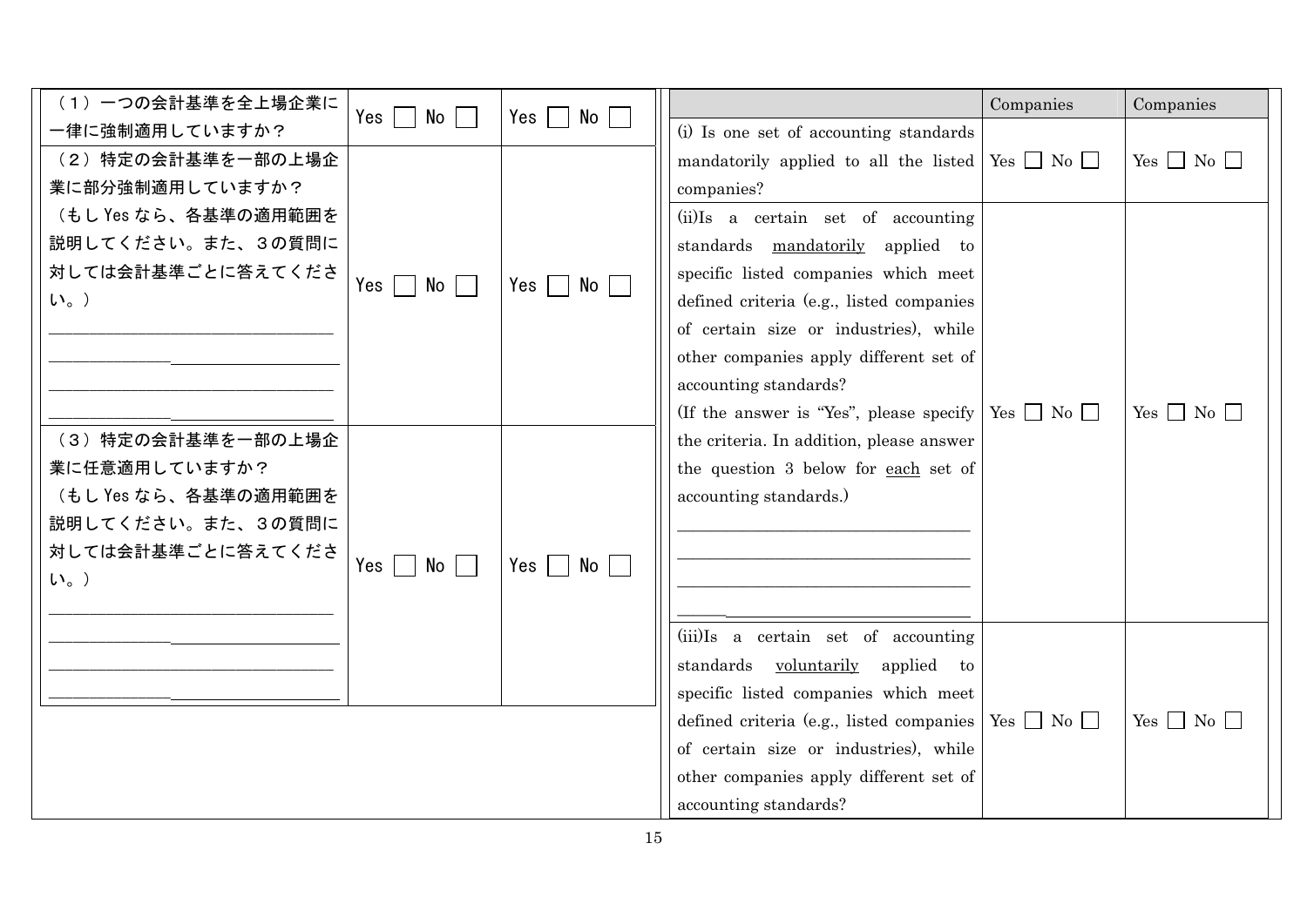| If the answer is "Yes", please specify<br>the criteria. In addition, please answer<br>the question 3 below for each set of |  |
|----------------------------------------------------------------------------------------------------------------------------|--|
| accounting standards.)                                                                                                     |  |

## 3. 各会計基準の詳細について

| 会計基準 ① (名称:                            |             |
|----------------------------------------|-------------|
| (1) 決定時期                               | 年<br>月      |
| (2) 初度適用時期                             | 月<br>年      |
| (3)A 全基準同一時点適用/B基準ごとに段階適用              |             |
| C その他                                  |             |
| (規模や業種により適用が異なる場合 C を選び、具体             |             |
| 的内容)                                   | B<br>C<br>A |
|                                        |             |
|                                        |             |
|                                        |             |
|                                        |             |
| (4) エンドースメント手続きがありますか?                 | No<br>Yes   |
| (5) 採用している会計基準と IFRS as issued by IASB |             |
| の間に差はありますか? (もし Yes なら、差異の具体           | Yes<br>No   |
| 的な内容)                                  |             |

## 3.Detail of each set of accounting standards

| (Name of the<br>Accounting standards<br>$\ddot{\hspace{1cm}}$ -1 | accounting           |
|------------------------------------------------------------------|----------------------|
| standards:                                                       |                      |
| (i) When was the decision made to introduce IFRS or              | Month/Year           |
| to converge the national GAAP with IFRS?                         | )/(                  |
| (ii) For which fiscal year was this set of accounting            | Fiscal year<br>ended |
| standards first applied?                                         | Month/Year           |
|                                                                  | )/(                  |
| (iii) Was the set of accounting standards introduced:            |                      |
| A: all at once (big-bang approach)/                              |                      |
| B: not all at once (gradual approach) /                          |                      |
| $Ci$ in other manner                                             |                      |
| If the timing of the first application of the accounting         | A<br>B               |
| standards deferred depending on the nature of                    |                      |
| companies (e.g., companies of certain size<br>or                 |                      |
| industries), please describe the criteria.)                      |                      |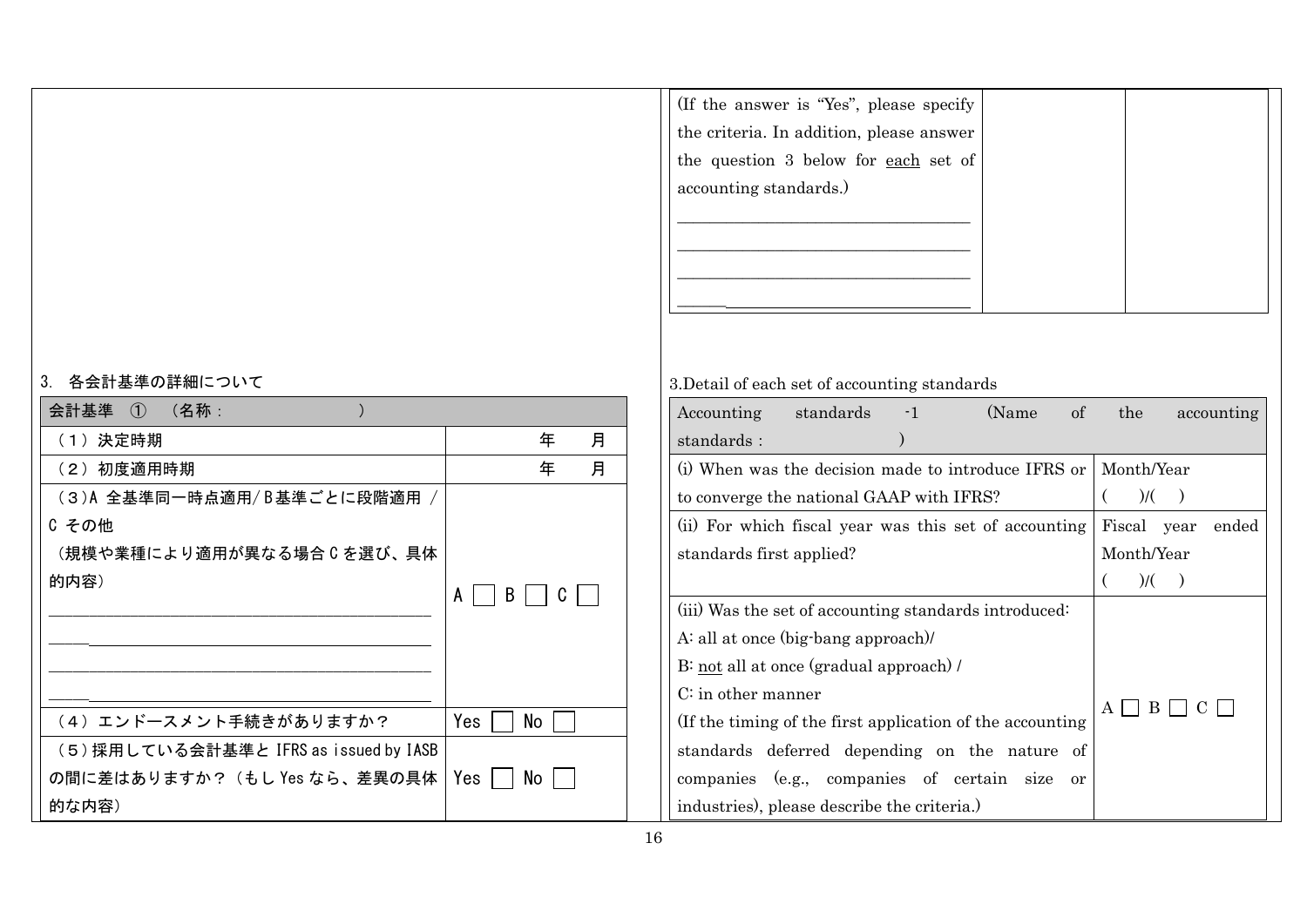|                                       |                                                  | (iv) Does the endorsement mechanism exist?<br>(v) Are there any GAAP differences between this set<br>of accounting standards and IFRS as issued by IASB?<br>If the answer is "Yes", please describe major<br>differences. | Yes $\Box$ No $\Box$<br>$Yes \Box No \Box$ |
|---------------------------------------|--------------------------------------------------|---------------------------------------------------------------------------------------------------------------------------------------------------------------------------------------------------------------------------|--------------------------------------------|
| 会計基準<br>$\circled{2}$<br>(名称:<br>場合のみ | ) *複数の基準が適用されている                                 | (Name<br>Accounting<br>standards<br>$-2*$<br>of<br>standards :                                                                                                                                                            | the<br>accounting                          |
| (1) 決定時期                              | 月<br>年                                           | *If two sets of accounting standards are used for separate (non-consolidated)                                                                                                                                             |                                            |
| (2) 初度適用時期<br>月<br>年                  |                                                  | financial statements of listed companies                                                                                                                                                                                  |                                            |
| (3)A 全基準同一時点適用/B基準ごとに段階適用 /           |                                                  | (i) When was the decision made to introduce IFRS or                                                                                                                                                                       | Month/Year                                 |
| C その他                                 | $\overline{B}$<br>$C \mid \cdot \cdot$<br>$\sim$ | to converge the national GAAP with IFRS?                                                                                                                                                                                  | $)/($ $)$                                  |
| (規模や業種により適用が異なる場合 C を選び、具体            |                                                  | (ii) For which fiscal year was this set of accounting                                                                                                                                                                     | Fiscal year ended                          |
| 的内容)                                  |                                                  | standards first applied?                                                                                                                                                                                                  | Month/Year                                 |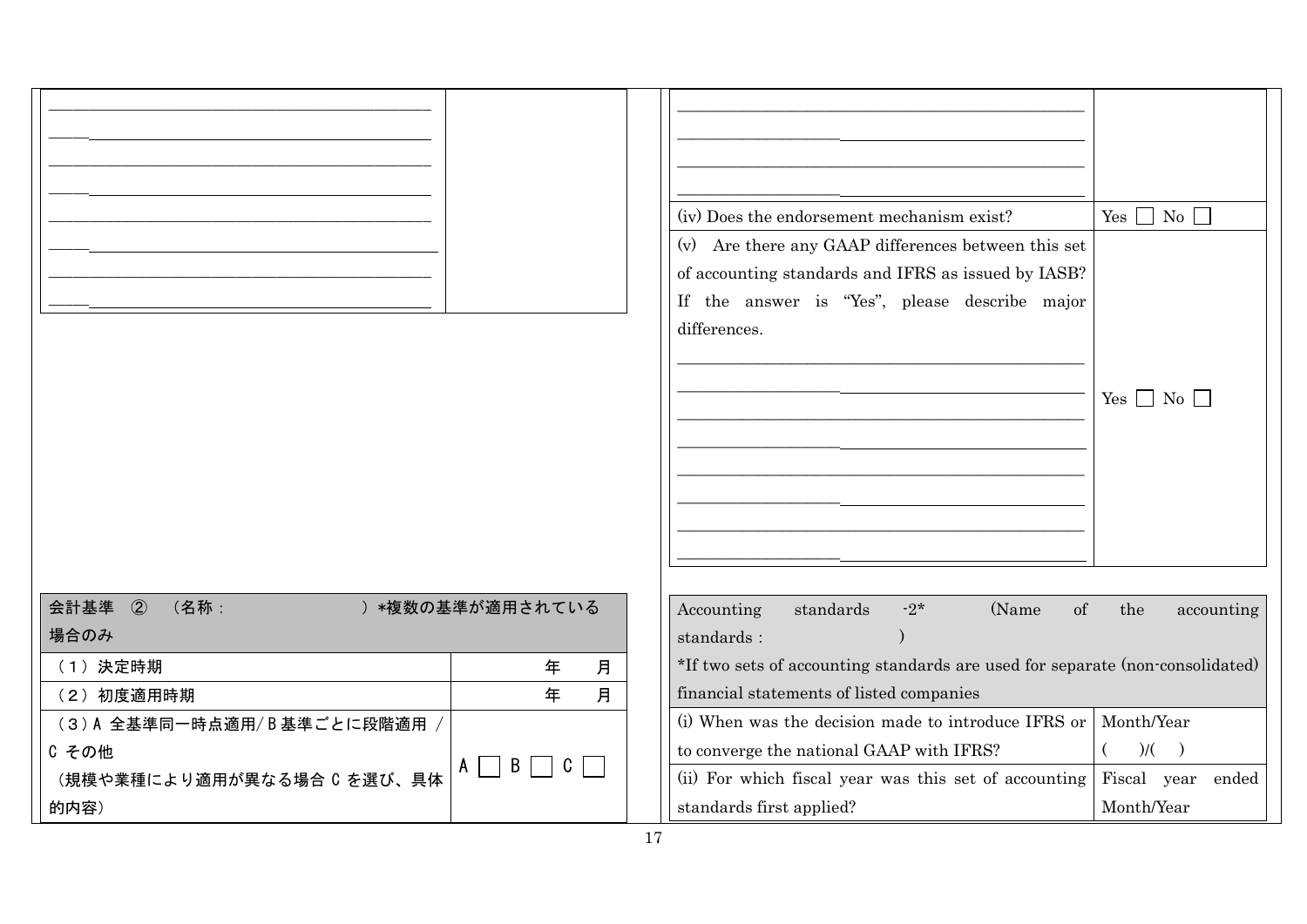|                                 |           |                                                           | )/(                             |
|---------------------------------|-----------|-----------------------------------------------------------|---------------------------------|
|                                 |           | (iii) Was the set of accounting standards introduced:     |                                 |
|                                 |           | A: all at once (big-bang approach)/                       |                                 |
|                                 |           | B: not all at once (gradual approach) /                   |                                 |
| (4) エンドースメント手続きがありますか?          | No<br>Yes | $C$ : in other manner                                     |                                 |
| (5) 採用している会計基準と IASB が発行している    |           | (If the timing of the first application of the accounting |                                 |
| IFRS の間に差はありますか? (もし Yes なら、差異の |           | standards deferred depending on the nature of             | $A \square B \square C \square$ |
| 具体的な内容)                         |           | companies (e.g., companies of certain size or             |                                 |
|                                 |           | industries), please describe the criteria.)               |                                 |
|                                 |           |                                                           |                                 |
|                                 | No<br>Yes |                                                           |                                 |
|                                 |           |                                                           |                                 |
|                                 |           |                                                           |                                 |
|                                 |           | (iv) Does the endorsement mechanism exist?                | Yes $\Box$ No $\Box$            |
|                                 |           | (v) Are there any GAAP differences between this set       |                                 |
|                                 |           | of accounting standards and IFRS as issued by IASB?       |                                 |
|                                 |           | If the answer is "Yes", please describe major             |                                 |
|                                 |           | differences.                                              |                                 |
|                                 |           |                                                           |                                 |
|                                 |           |                                                           |                                 |
|                                 |           |                                                           | Yes $\Box$ No $\Box$            |
|                                 |           |                                                           |                                 |
|                                 |           |                                                           |                                 |
|                                 |           |                                                           |                                 |
|                                 |           |                                                           |                                 |
|                                 |           |                                                           |                                 |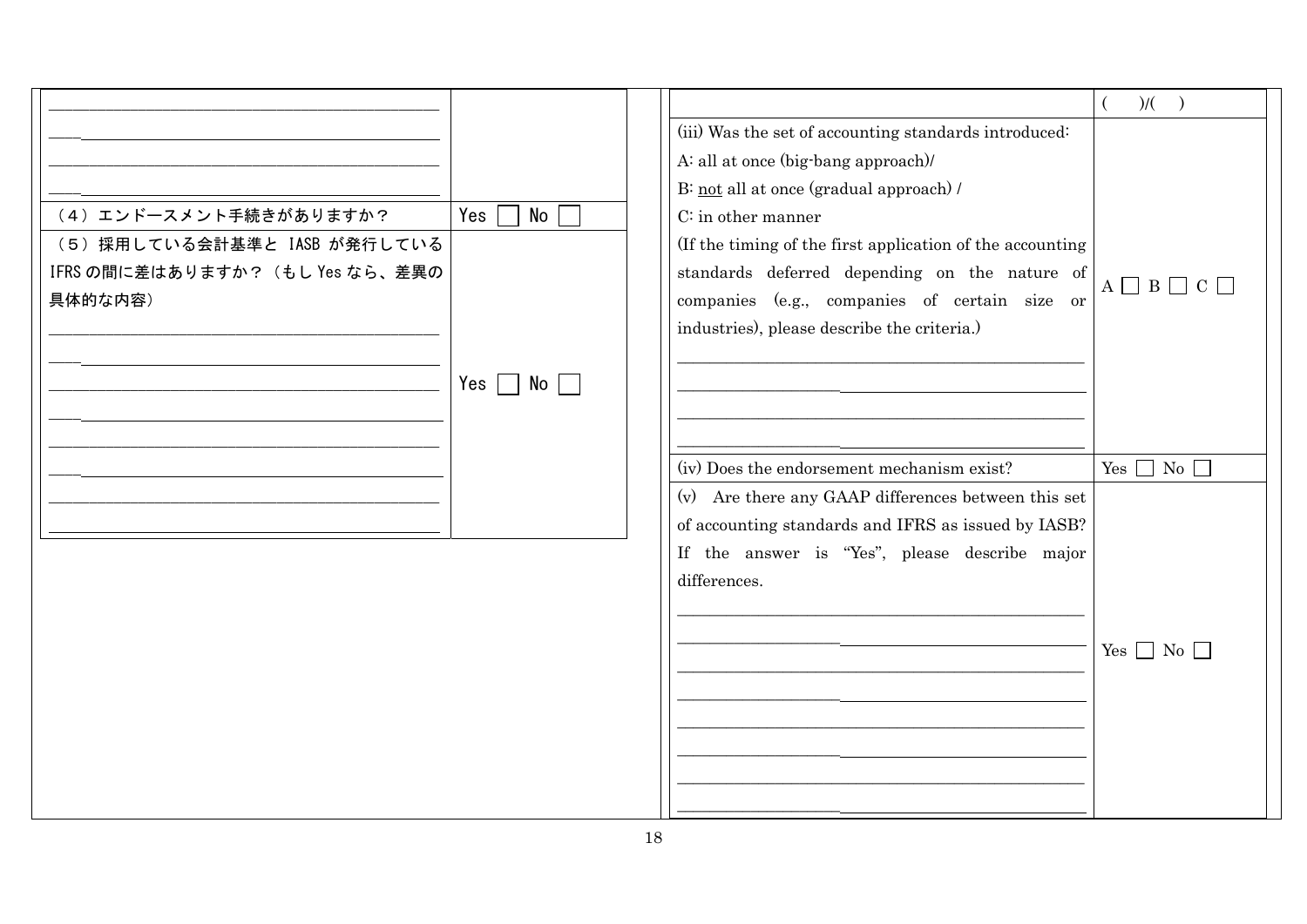|             | もし、2つ以上の会計基準が連結財務諸表に利用されている場合、回答するために追<br>加で紙を付け足してください。<br>B. 将来の予定                     |                                      |                                           |             | If more than two accounting standards are used for separate (non-consolidated)<br>financial statements of listed companies, please attach an additional sheet to<br>continue your answers.<br><b>B. Future Prospects</b> |                      |                    |  |
|-------------|------------------------------------------------------------------------------------------|--------------------------------------|-------------------------------------------|-------------|--------------------------------------------------------------------------------------------------------------------------------------------------------------------------------------------------------------------------|----------------------|--------------------|--|
|             |                                                                                          | 内国法人                                 | 外国企業                                      |             |                                                                                                                                                                                                                          | Domestic             | Foreign            |  |
|             | 上記Aでご回答いただいた現在の状況を                                                                       |                                      |                                           |             |                                                                                                                                                                                                                          | Companies            | Companies          |  |
|             | 今後変更する予定はありますか? (もし<br>Yes なら、P11~13 の質問にご回答くださ<br>い。No であれば、以下の質問にご回答い<br>ただく必要はありません。) | Yes  <br>$No$                        | Yes  <br>No                               |             | Is there any plan to change the<br>application of accounting standards<br>which were described at the "A.<br>Current Situation" on page 8 to 11?                                                                         | Yes $\Box$ No $\Box$ | $Yes \Box No \Box$ |  |
|             |                                                                                          |                                      |                                           |             | If the answer is "Yes", please answer the questions on pages 12 to 14. If the<br>answer is "No", please disregard the rest of the questions.                                                                             |                      |                    |  |
|             | 1. 今後適用される会計基準<br>上場会社の連結財務諸表に適用される予定の会計基準を選択してください。                                     |                                      |                                           |             | 1. Applicable accounting standards<br>Please select the accounting standards which will be applied to separate<br>(non-consolidated) financial statements of listed companies.                                           |                      |                    |  |
|             |                                                                                          | 内国法人                                 | 外国企業                                      |             |                                                                                                                                                                                                                          | Domestic             | Foreign            |  |
|             | IASB 発行の IFRS                                                                            |                                      |                                           |             |                                                                                                                                                                                                                          | Companies            | Companies          |  |
| <b>IFRS</b> | (エンドースメント手続<br>なし)                                                                       | $Yes \mid No \mid$                   | Yes  <br>$\mid$ No $\mid$                 | <b>IFRS</b> | IFRS as issued by IASB<br>(i.e., without endorsement)                                                                                                                                                                    | Yes $\Box$ No $\Box$ | $Yes \tNo \tN$     |  |
|             | 貴管轄で適用されてい<br>$\frac{2}{3}$ IFRS                                                         | $Yes \mid \cdot$<br>$\overline{N_0}$ | Yes  <br>$\blacksquare$ No $\blacksquare$ | 10          | IFRS as adopted by the<br>jurisdiction*                                                                                                                                                                                  | $Yes \Box No \Box$   | $Yes \t No \t$     |  |

(エンドースメント手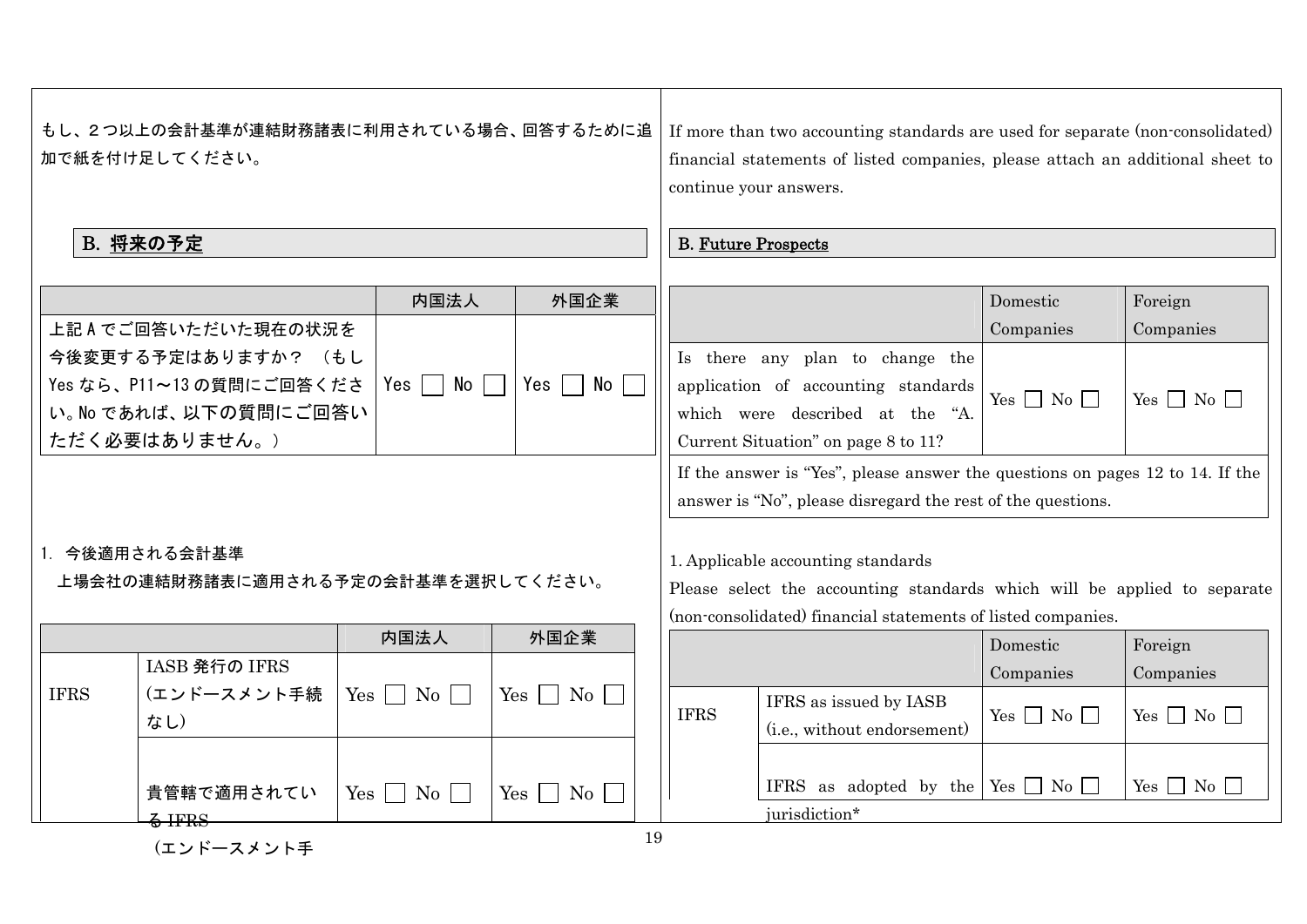|                                                                                                                                                                                                                                                                                                                                                                                                                                                                     | 続あり)                   |                                       |                                  |                      | (i.e., with endorsement)                                                            |                         |                              |
|---------------------------------------------------------------------------------------------------------------------------------------------------------------------------------------------------------------------------------------------------------------------------------------------------------------------------------------------------------------------------------------------------------------------------------------------------------------------|------------------------|---------------------------------------|----------------------------------|----------------------|-------------------------------------------------------------------------------------|-------------------------|------------------------------|
|                                                                                                                                                                                                                                                                                                                                                                                                                                                                     | その他                    | $\mathrm{No}$    <br>$Yes \mid \cdot$ | $Yes \bigsqcup No$               |                      | Other                                                                               | $Yes \n\Box No \n\Box$  | Yes $\Box$ No $\Box$         |
|                                                                                                                                                                                                                                                                                                                                                                                                                                                                     | IFRS と完全にコンバー          | $\mathrm{No}$    <br>$Yes \mid \mid$  | $Yes \bigsqcup No \bigsqcup$     |                      | Fully converged with IFRS                                                           | Yes $\Box$ No $\Box$    | Yes $\Box$ No $\Box$         |
|                                                                                                                                                                                                                                                                                                                                                                                                                                                                     | ジした基準<br>IFRS とコンバージした |                                       |                                  | National             | Converged with IFRS with<br>exceptions                                              | $Yes \Box No \Box$      | $Yes \Box No \Box$           |
| 自国の会                                                                                                                                                                                                                                                                                                                                                                                                                                                                | (除外あり) 基準              | $Yes \tNo \t$                         | $Yes \tNo$                       | $GAAP*$              | Not converged with IFRS                                                             | $Yes \Box No \Box$      | $Yes \n\bigcap No \n\bigcap$ |
| 計基準*                                                                                                                                                                                                                                                                                                                                                                                                                                                                | IFRS とコンバージして          |                                       | $Yes \mid \mid$<br>$\mathrm{No}$ |                      | Other                                                                               | $\overline{N_0}$<br>Yes | $\rm No$<br>$Yes \Box$       |
|                                                                                                                                                                                                                                                                                                                                                                                                                                                                     | いない基準                  | Yes  <br>$\mathrm{No}$                |                                  | Other                | Other                                                                               | Yes<br>No               | $Yes \Box No \Box$           |
|                                                                                                                                                                                                                                                                                                                                                                                                                                                                     | その他                    | Yes<br>No                             | Yes<br>No                        |                      | Note: Please describe the detail if further clarification is needed, especially, if |                         |                              |
| その他                                                                                                                                                                                                                                                                                                                                                                                                                                                                 | その他                    | Yes<br>No                             | No<br>Yes                        | "Other" is selected. |                                                                                     |                         |                              |
| 注記:より明確化する必要がある場合には、特に「その他」を選択した場合に<br>は、その詳細を記述してください。<br>* If the jurisdiction will have endorsement process to incorporate IFRS into<br>National GAAP, please select "IFRS as adopted by the jurisdiction (i.e., with<br>*貴管轄で IFRS を自国の会計基準に取り込むエンドースメント手続が存在する場合<br>endorsement)", instead of "National GAAP"<br>は、「自国の会計基準」の代わりに「貴管轄で適用されている IFRS (エンドースメ<br>ント手続あり)」を選択してください。<br>2. 会計基準の適用方法<br>2. Mandatory/voluntary application of accounting standards |                        |                                       |                                  |                      |                                                                                     |                         |                              |
|                                                                                                                                                                                                                                                                                                                                                                                                                                                                     |                        | 内国法人                                  | 外国企業                             |                      |                                                                                     | Domestic                | Foreign                      |
|                                                                                                                                                                                                                                                                                                                                                                                                                                                                     | (1) 一つの会計基準を全上場企業      | No l                                  |                                  |                      |                                                                                     | Companies               | Companies                    |
|                                                                                                                                                                                                                                                                                                                                                                                                                                                                     | に一律に強制適用する予定ですか?       | Yes I<br>$\sim 10$                    | No<br>Yes<br><b>The Contract</b> |                      | (i) Will one set of accounting standards                                            | $Yes \Box No \Box$      | Yes $\Box$ No $\Box$         |
|                                                                                                                                                                                                                                                                                                                                                                                                                                                                     |                        |                                       |                                  |                      | be mandatorily applied to all the listed                                            |                         |                              |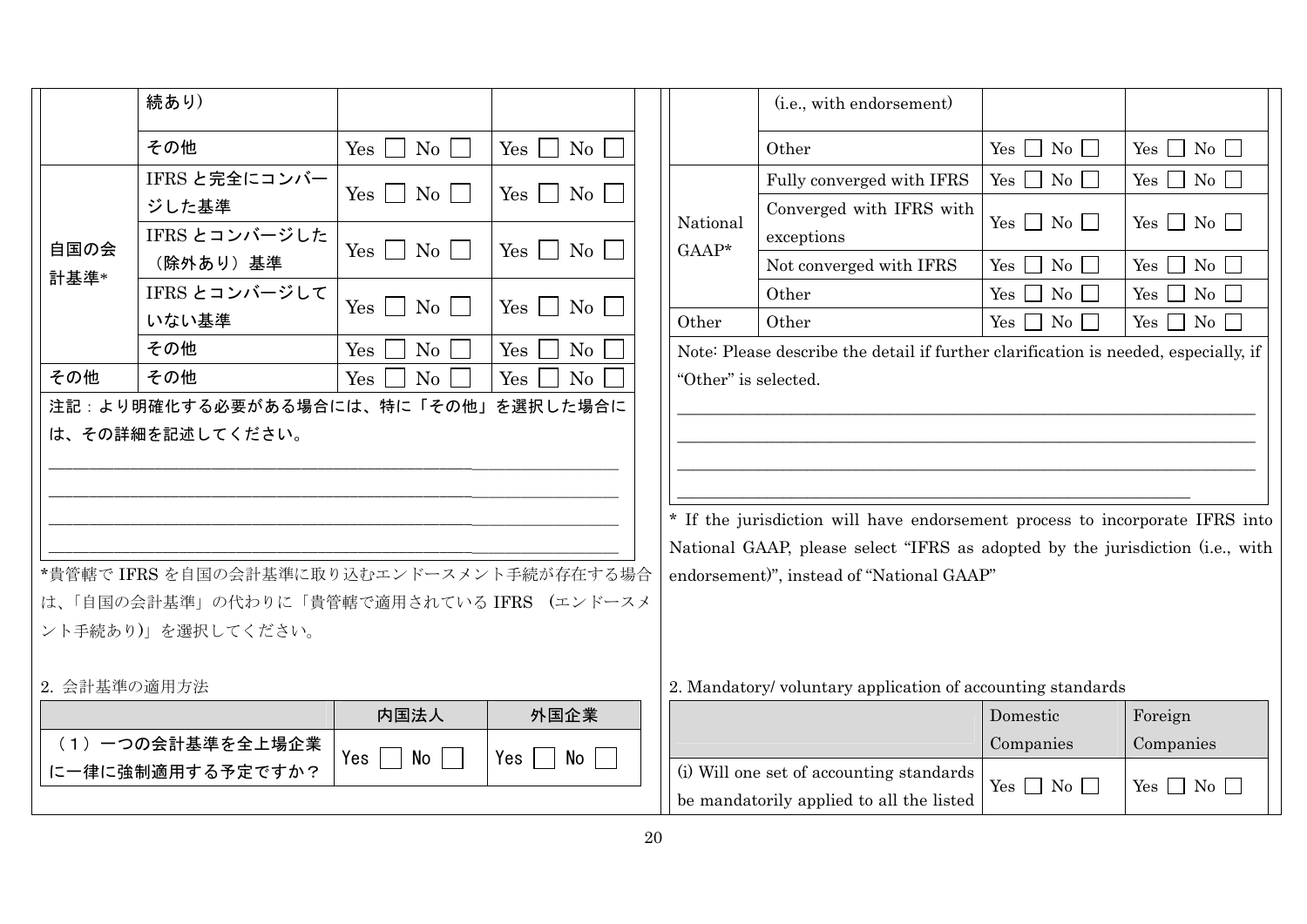| (2) 特定の会計基準を一部の上場   |                                        |                        | companies?                                                     |                    |                    |
|---------------------|----------------------------------------|------------------------|----------------------------------------------------------------|--------------------|--------------------|
| 企業に部分強制適用する予定です     |                                        |                        | (ii) Will a certain set of accounting                          |                    |                    |
| か?                  |                                        |                        | standards be mandatorily applied to                            |                    |                    |
| (もし Yes なら、各基準の適用範囲 |                                        |                        | specific listed companies which meet                           |                    |                    |
| を説明してください。また、3の質    |                                        |                        | defined criteria (e.g., listed companies                       |                    |                    |
| 問に対しては会計基準ごとに答えて    | $No$    <br>Yes I                      | Yes $\vert$ No $\vert$ | of certain size or industries), while                          |                    |                    |
| ください。)              |                                        |                        | other companies apply different set of                         |                    |                    |
|                     |                                        |                        | accounting standards?                                          |                    |                    |
|                     |                                        |                        | (If the answer is "Yes", please specify   Yes $\Box$ No $\Box$ |                    | $Yes \Box No \Box$ |
|                     |                                        |                        | the criteria. In addition, please answer                       |                    |                    |
|                     |                                        |                        | the question 3 below for each set of                           |                    |                    |
| (3) 特定の会計基準を一部の上場   |                                        |                        | accounting standards.)                                         |                    |                    |
| 企業に任意適用する予定ですか?     |                                        |                        |                                                                |                    |                    |
| (もし Yes なら、各基準の適用範囲 |                                        |                        |                                                                |                    |                    |
| を説明してください。また、3の質    |                                        |                        |                                                                |                    |                    |
|                     |                                        |                        |                                                                |                    |                    |
| 問に対しては会計基準ごとに答えて    | No    <br>$Yes \mid$<br>$\blacksquare$ | Yes     No             |                                                                |                    |                    |
| ください。)              |                                        |                        | (iii) Will a certain set of accounting                         |                    |                    |
|                     |                                        |                        | standards be voluntarily applied to                            |                    |                    |
|                     |                                        |                        | specific listed companies which meet                           |                    |                    |
|                     |                                        |                        | defined criteria (e.g., listed companies                       |                    |                    |
|                     |                                        |                        | of certain size or industries), while                          | $Yes \Box No \Box$ | $Yes \tNo \tN$     |
|                     |                                        |                        | other companies apply different set of                         |                    |                    |
|                     |                                        |                        | accounting standards?                                          |                    |                    |
|                     |                                        |                        | (If the answer is "Yes", please specify                        |                    |                    |
|                     |                                        |                        | the criteria. In addition, please answer                       |                    |                    |
|                     |                                        |                        | the question 3 below for each set of                           |                    |                    |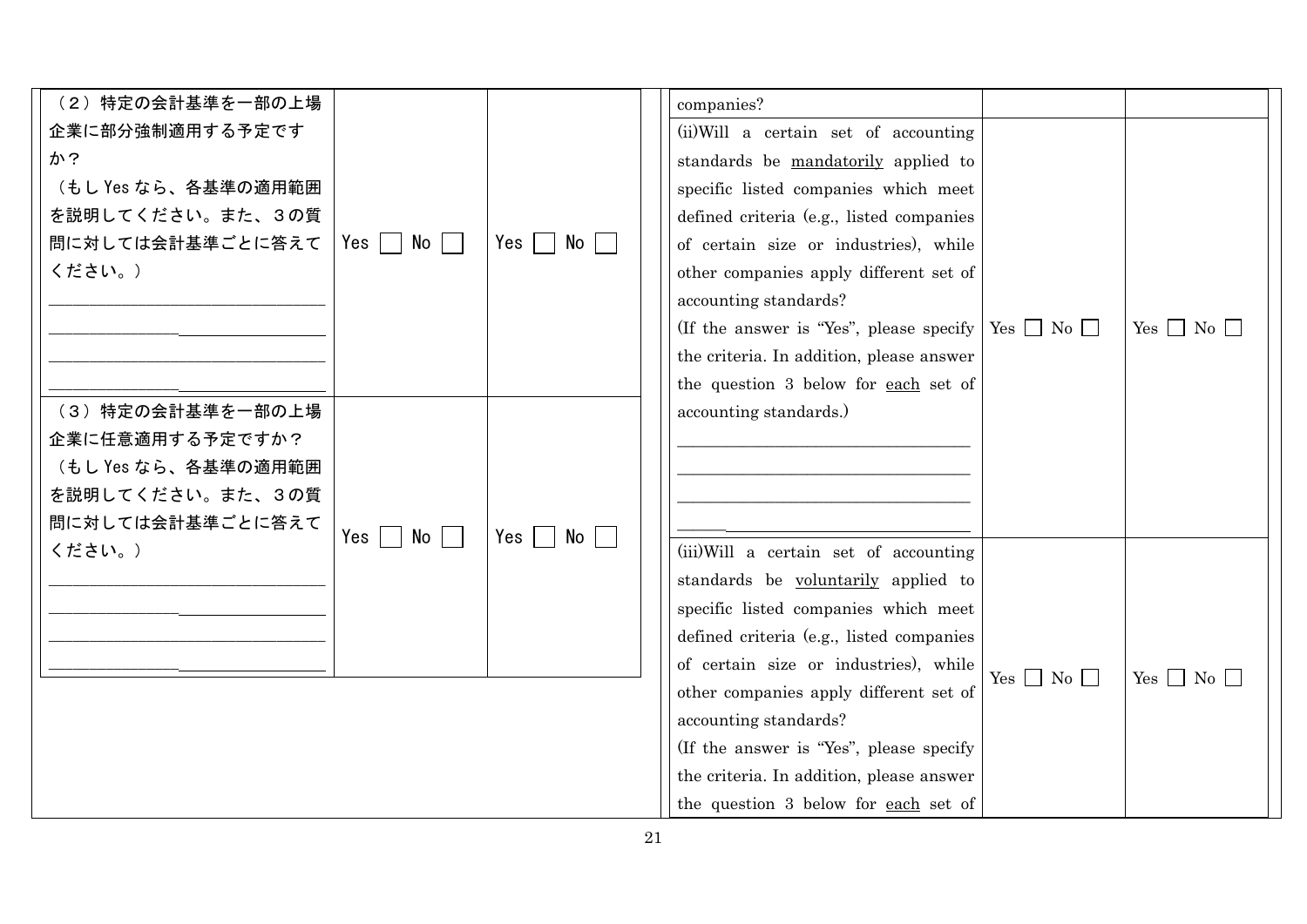|                                        |                        |  | accounting standards.)                                    |                        |
|----------------------------------------|------------------------|--|-----------------------------------------------------------|------------------------|
|                                        |                        |  |                                                           |                        |
| 3. 各会計基準の詳細について                        |                        |  | 3. Detail of each set of accounting standards             |                        |
| 会計基準 ①<br>(名称:                         |                        |  | standards<br>$-1$<br>(Name)<br>of<br>Accounting           | the<br>accounting      |
| (1) 決定時期                               | 年<br>月                 |  | standards :                                               |                        |
| (2) 初度適用時期                             | 年<br>月                 |  | (i) When was the decision made to introduce IFRS or       | Month/Year             |
| (3)A 全基準同一時点適用/B基準ごとに段階適用,             |                        |  | to converge the national GAAP with IFRS?                  | $)/($ $)$              |
| C その他                                  |                        |  | (ii) For which fiscal year will this set of accounting    | Fiscal year ended      |
| (規模や業種により適用が異なる場合 C を選び、具体             |                        |  | standards be first applied?                               | Month/Year             |
| 的内容)                                   | $A \mid B \mid$<br>$C$ |  |                                                           | $)/($ $)$              |
|                                        |                        |  | (iii) Will the set of accounting standards be             |                        |
|                                        |                        |  | introduced:                                               |                        |
|                                        |                        |  | A: all at once (big-bang approach)/                       |                        |
|                                        |                        |  | B: not all at once (gradual approach) /                   |                        |
| (4) エンドースメント手続きがありますか?                 | No<br>Yes              |  | $C$ : in other manner                                     |                        |
| (5) 採用している会計基準と IFRS as issued by IASB |                        |  | (If the timing of the first application of the accounting | $A \Box B \Box C \Box$ |
| の間に差はありますか? (もし Yes なら、差異の具体           |                        |  | standards deferred depending on the nature of             |                        |
| 的な内容)                                  |                        |  | companies (e.g., companies of certain size or             |                        |
|                                        | Yes  <br>No I          |  | industries), please describe the criteria.)               |                        |
|                                        |                        |  |                                                           |                        |
|                                        |                        |  |                                                           |                        |
|                                        |                        |  |                                                           |                        |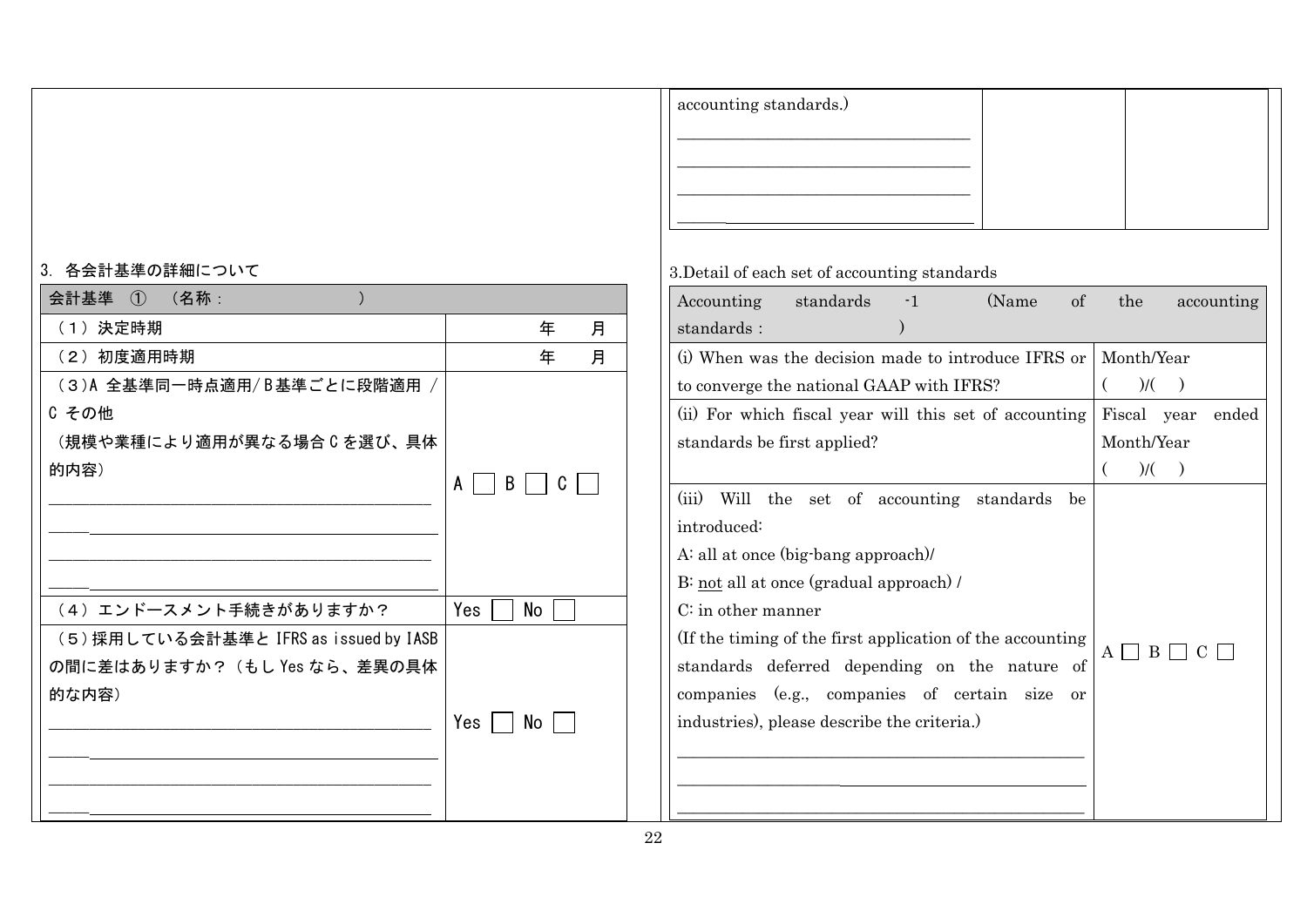|                               |                                                                          | (iv) Will the endorsement mechanism exist?                                                                                                                                      | Yes $\Box$ No $\Box$   |  |
|-------------------------------|--------------------------------------------------------------------------|---------------------------------------------------------------------------------------------------------------------------------------------------------------------------------|------------------------|--|
|                               |                                                                          | (v) Will there be any GAAP differences between this<br>set of accounting standards and IFRS as issued by<br>IASB? If the answer is "Yes", please describe major<br>differences. | Yes $\Box$ No $\Box$   |  |
| 会計基準<br>$\circled{2}$<br>(名称: |                                                                          |                                                                                                                                                                                 |                        |  |
| ) *複数の基準が適用されている<br>場合のみ      |                                                                          | standards<br>of<br>Accounting<br>$-2*$<br>(Name)<br>the<br>accounting<br>standards :                                                                                            |                        |  |
| (1) 決定時期                      | 年<br>月                                                                   | *If two sets of accounting standards will be used for separate                                                                                                                  |                        |  |
| (2) 初度適用時期                    | 年<br>月                                                                   | (non-consolidated) financial statements of listed companies                                                                                                                     |                        |  |
| (3)A 全基準同一時点適用/B基準ごとに段階適用 /   |                                                                          | (i) When was the decision made to introduce IFRS or                                                                                                                             | Month/Year             |  |
| C その他                         |                                                                          | to converge the national GAAP with IFRS?                                                                                                                                        | )/(                    |  |
| (規模や業種により適用が異なる場合 C を選び、具体    |                                                                          | (ii) For which fiscal year will this set of accounting Fiscal year ended                                                                                                        |                        |  |
| 的内容)                          | $\mathsf{B}$<br>$\mathcal{L}$<br>$\vert$ C $\vert$<br>$A \mid$<br>$\sim$ | standards be first applied?                                                                                                                                                     | Month/Year             |  |
|                               |                                                                          |                                                                                                                                                                                 | $($ )/( )              |  |
|                               |                                                                          | (iii) Will the set of accounting standards be<br>introduced:                                                                                                                    | $A \Box B \Box C \Box$ |  |
|                               |                                                                          |                                                                                                                                                                                 |                        |  |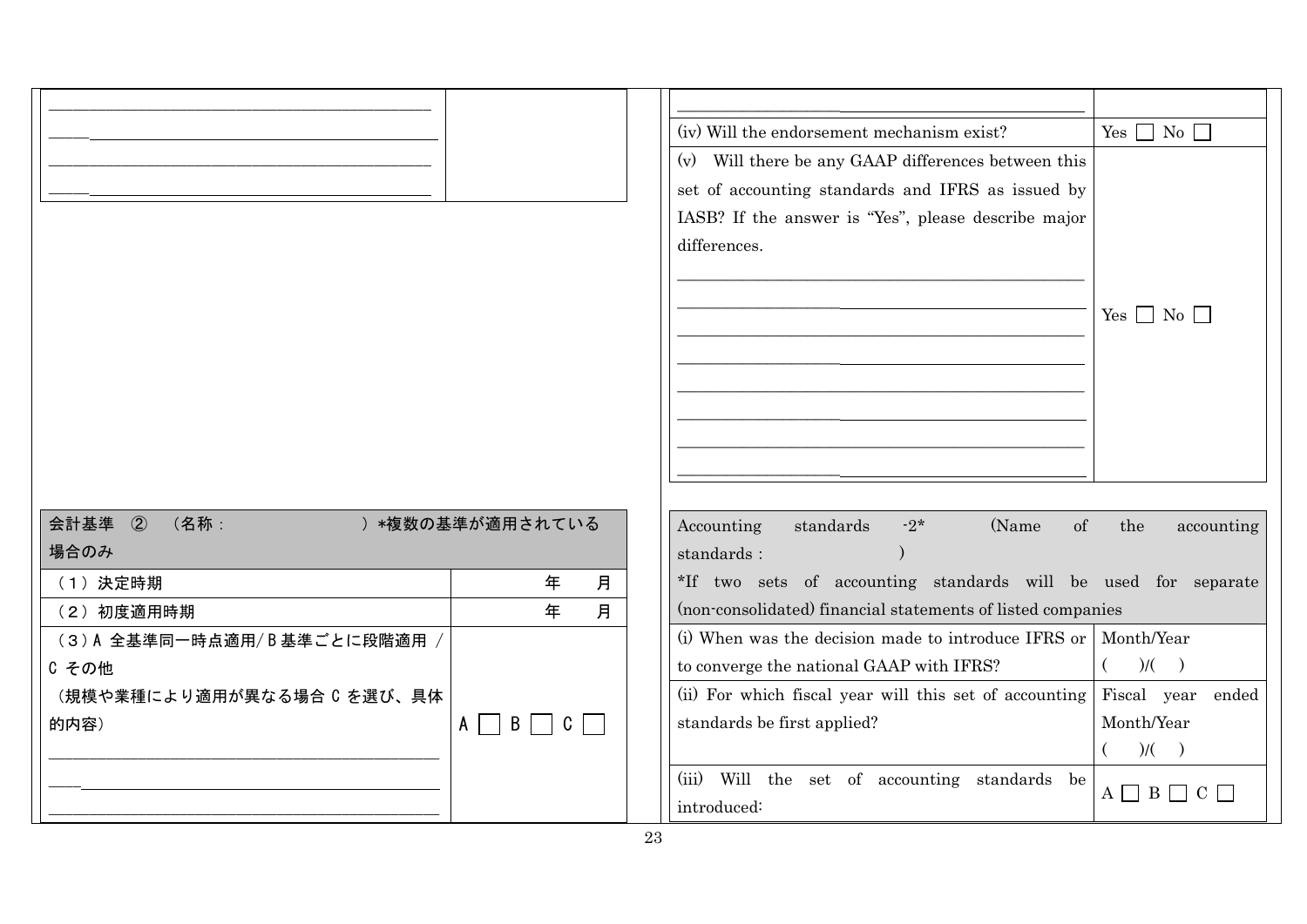|                                        |                             | A: all at once (big-bang approach)/                             |                      |
|----------------------------------------|-----------------------------|-----------------------------------------------------------------|----------------------|
| (4) エンドースメント手続きがありますか?                 | No<br>Yes                   | B: not all at once (gradual approach) /                         |                      |
| (5) 採用している会計基準と IASB が発行している           |                             | $C$ : in other manner                                           |                      |
| IFRS の間に差はありますか? (もし Yes なら、差異の        |                             | (If the timing of the first application of the accounting       |                      |
| 具体的な内容)                                |                             | standards deferred depending on the nature of                   |                      |
|                                        |                             | companies (e.g., companies of certain size or                   |                      |
|                                        |                             | industries), please describe the criteria.)                     |                      |
|                                        | No l<br>Yes $\vert$ $\vert$ |                                                                 |                      |
|                                        |                             |                                                                 |                      |
|                                        |                             |                                                                 |                      |
|                                        |                             |                                                                 |                      |
|                                        |                             | (iv) Will the endorsement mechanism exist?                      | Yes $\Box$ No $\Box$ |
|                                        |                             | (v) Will there be any GAAP differences between this             |                      |
|                                        |                             | set of accounting standards and IFRS as issued by               |                      |
| もし、2つ以上の会計基準が連結財務諸表に利用されている場合、回答するために追 |                             | IASB? If the answer is "Yes", please describe major             |                      |
| 加で紙を付け足してください。                         |                             | differences.                                                    |                      |
|                                        | こちらで質問は終了です。ご協力ありがと         |                                                                 |                      |
| うございました。                               |                             |                                                                 |                      |
|                                        |                             |                                                                 | $Yes \Box No \Box$   |
|                                        |                             |                                                                 |                      |
|                                        |                             |                                                                 |                      |
|                                        |                             |                                                                 |                      |
|                                        |                             |                                                                 |                      |
|                                        |                             |                                                                 |                      |
|                                        |                             |                                                                 |                      |
|                                        |                             | If more than two accounting standards will be used for separate |                      |